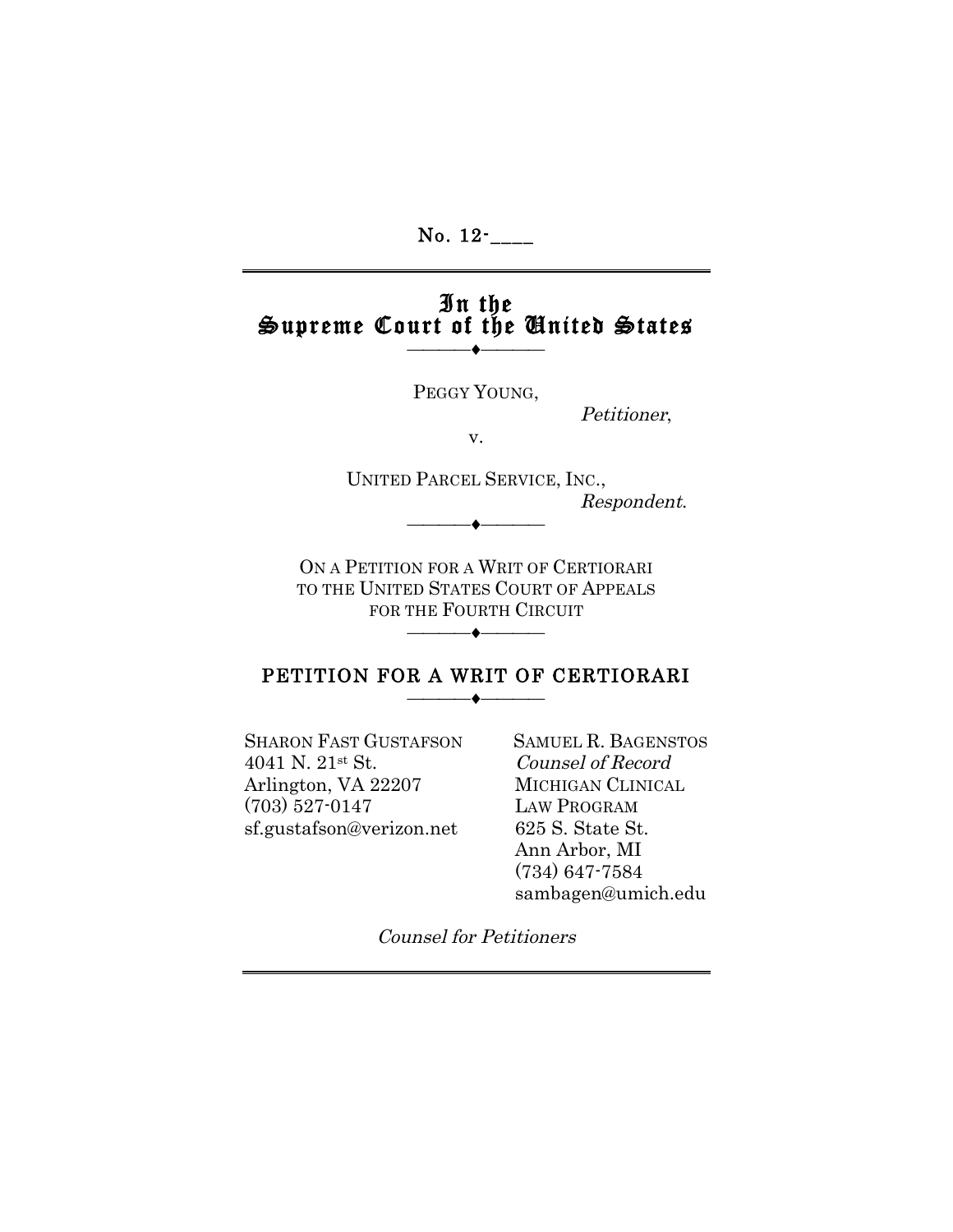### QUESTION PRESENTED

The Pregnancy Discrimination Act ("PDA") provides that "women affected by pregnancy, childbirth, or related medical conditions shall be treated the same for all employment-related purposes \* \* \* as other persons not so affected but similar in their ability or inability to work." 42 U.S.C. § 2000e(k). The question presented is:

Whether, and in what circumstances, an employer that provides work accommodations to nonpregnant employees with work limitations must provide work accommodations to pregnant employees who are "similar in their ability or inability to work."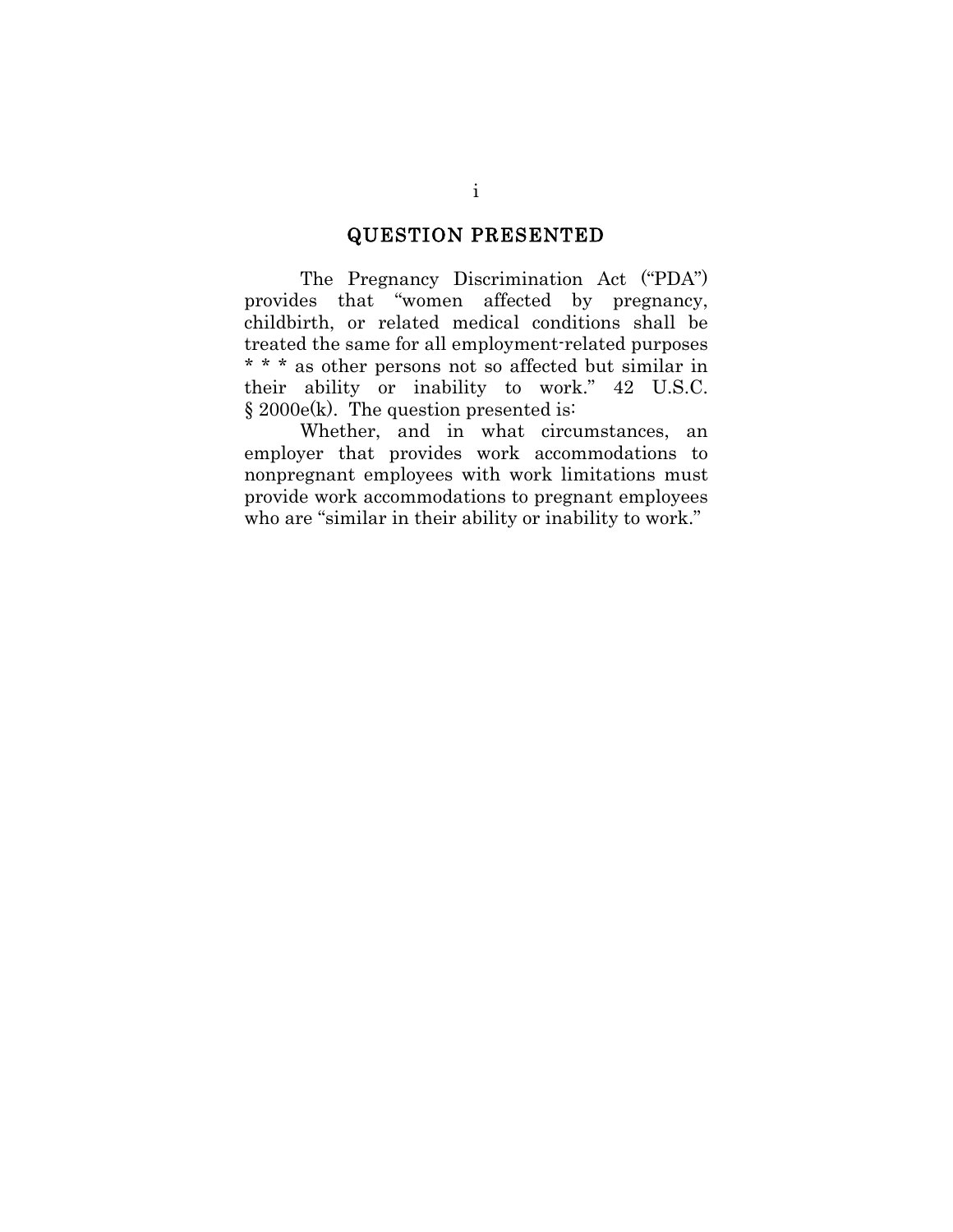## PARTIES TO THE PROCEEDING

Peggy Young was plaintiff-appellant in the proceedings below.

United Parcel Service, Inc. ("UPS") was defendant-appellee in the proceedings below.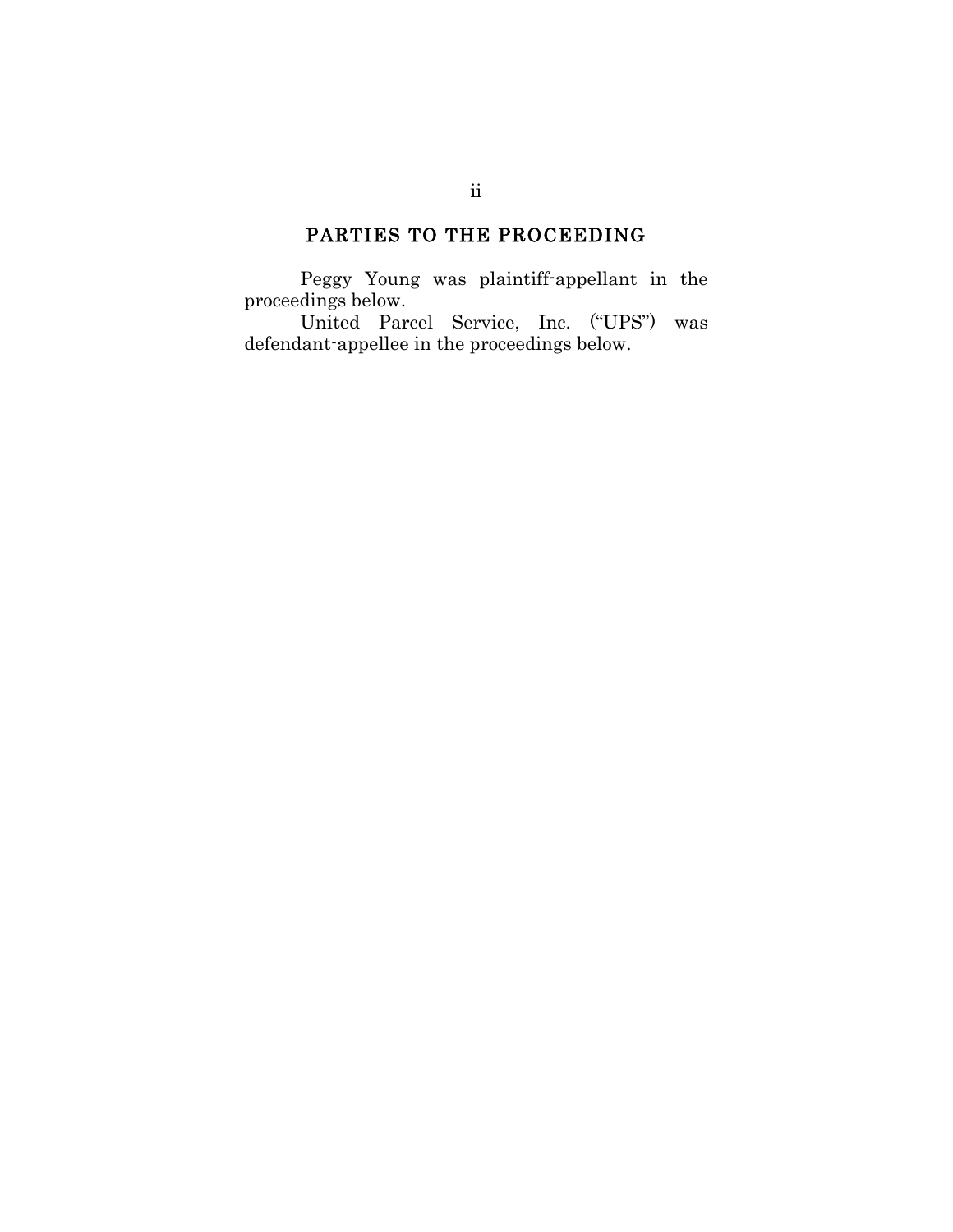## TABLE OF CONTENTS

### Page

### APPENDIX

Opinion of United States Court of Appeals for the Fourth Circuit, Young v. United Parcel Service, Inc. (4th Cir. 2013) .............................. 1a

Opinion of the United States District Court for the District of Maryland, Young v. United Parcel Service, Inc. (D. Md. Feb. 14, 2011) ..... 30a

iii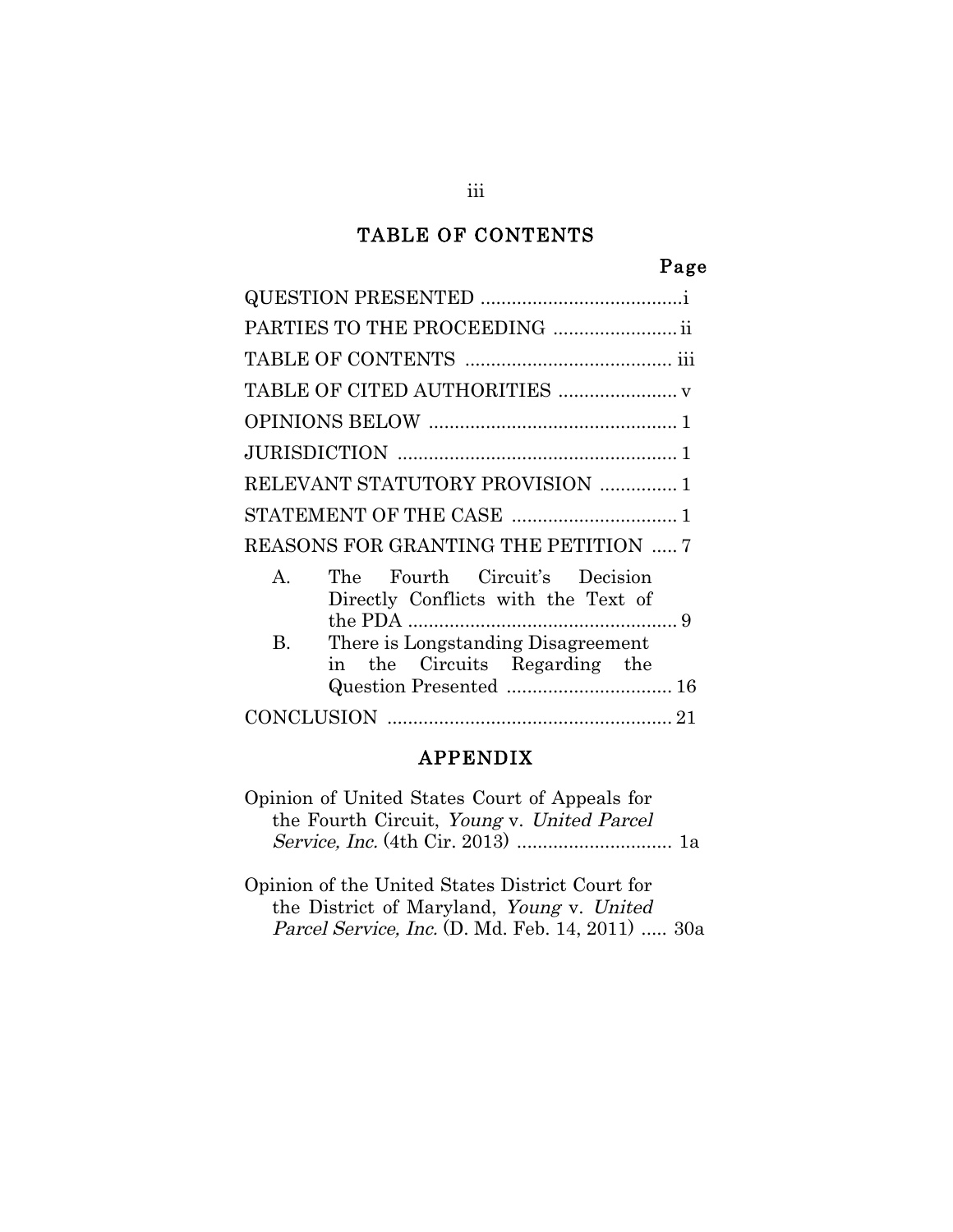## TABLE OF CONTENTS—Continued

## Page

| Pregnancy Discrimination Act, |  |
|-------------------------------|--|
|                               |  |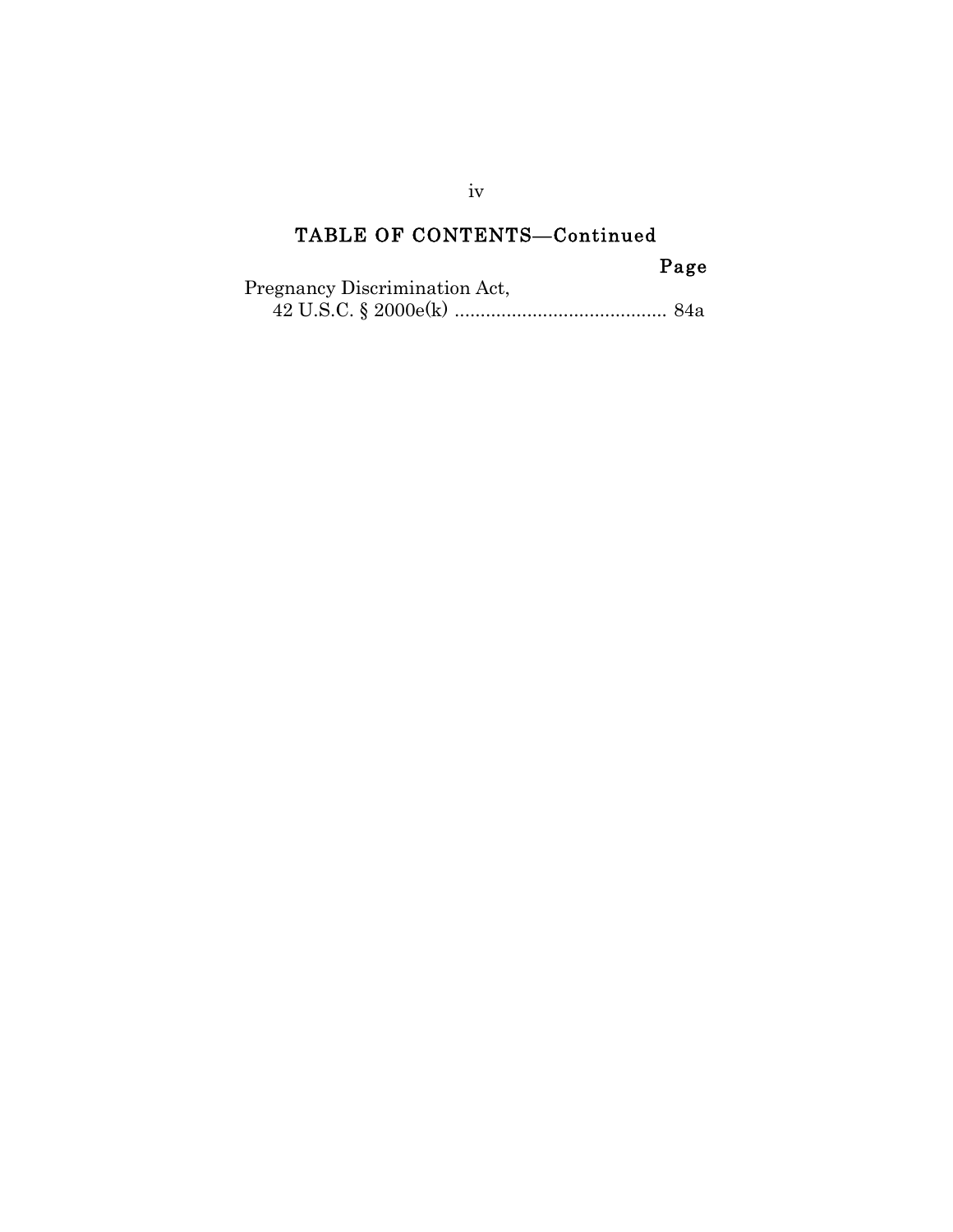## TABLE OF CITED AUTHORITIES

### Page

## CASES

| Bates v. United Parcel Service, Inc.,<br>511 F.3d 974 (9th Cir. 2007) 14               |
|----------------------------------------------------------------------------------------|
| California Fed. Sav. & Loan Ass'n. v. Guerra,                                          |
| Crawford v. Metro. Gov't of Nashville &<br>Davidson Cnty.,                             |
| E.E.O.C. v. Horizon/CMS Healthcare Corp.,<br>220 F.3d 1184 (10th Cir. 2000) 10, 18, 19 |
| <i>Ensley-Gaines v. Runyon,</i><br>100 F.3d 1220 (6th Cir. 1996) 6, 17, 18, 20         |
| Fed. Express Corp. v. Holowecki,                                                       |
| Geduldig v. Aiello,                                                                    |
| Gen. Elec. Co. v. Gilbert,                                                             |
| Int'l Union v. Johnson Controls, Inc.,                                                 |
| McDonnell Douglas Corp. v. Green,                                                      |
| Newport News Shipbuilding & Dry Dock Co. v.<br>E.E.O.C.,                               |
|                                                                                        |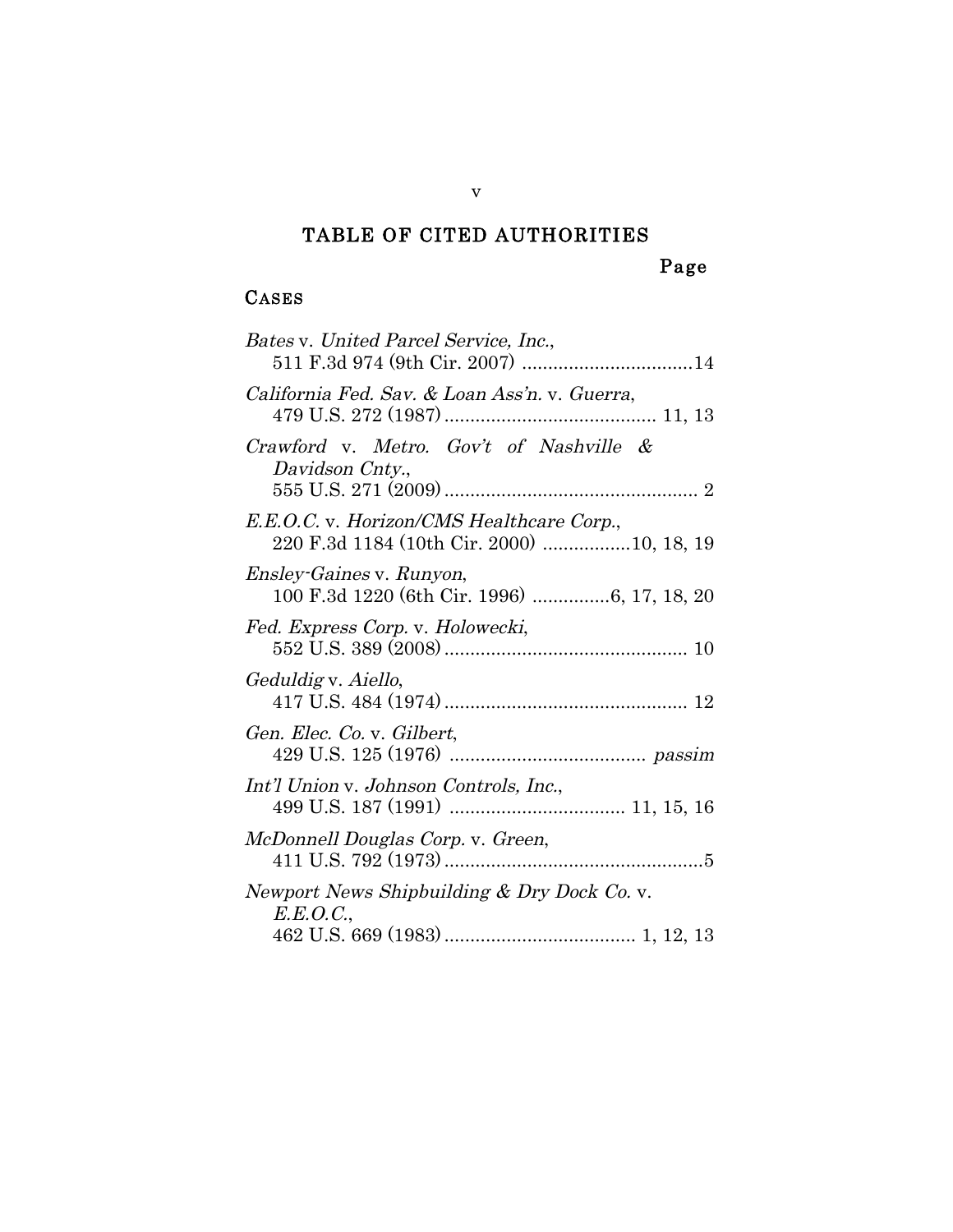#### TABLE OF CITED AUTHORITIES— Continued

Page

| Reeves v. Swift Transp. Co.,                                              |  |
|---------------------------------------------------------------------------|--|
| Serednyj v. Beverly Healthcare, LLC,                                      |  |
| Skidmore v. Swift & Co.,                                                  |  |
| Spivey v. Beverly Enters., Inc.,<br>196 F.3d 1309 (11th Cir. 1999) 20, 21 |  |
| Urbano v. Cont'l Airlines, Inc.,<br>138 F.3d 204 (5th Cir. 1998) 20, 21   |  |

#### STATUTES AND RULES

| Title VII of the Civil Rights Act of 1964, |  |
|--------------------------------------------|--|
| Pregnancy Discrimination Act of 1978,      |  |
|                                            |  |
|                                            |  |
|                                            |  |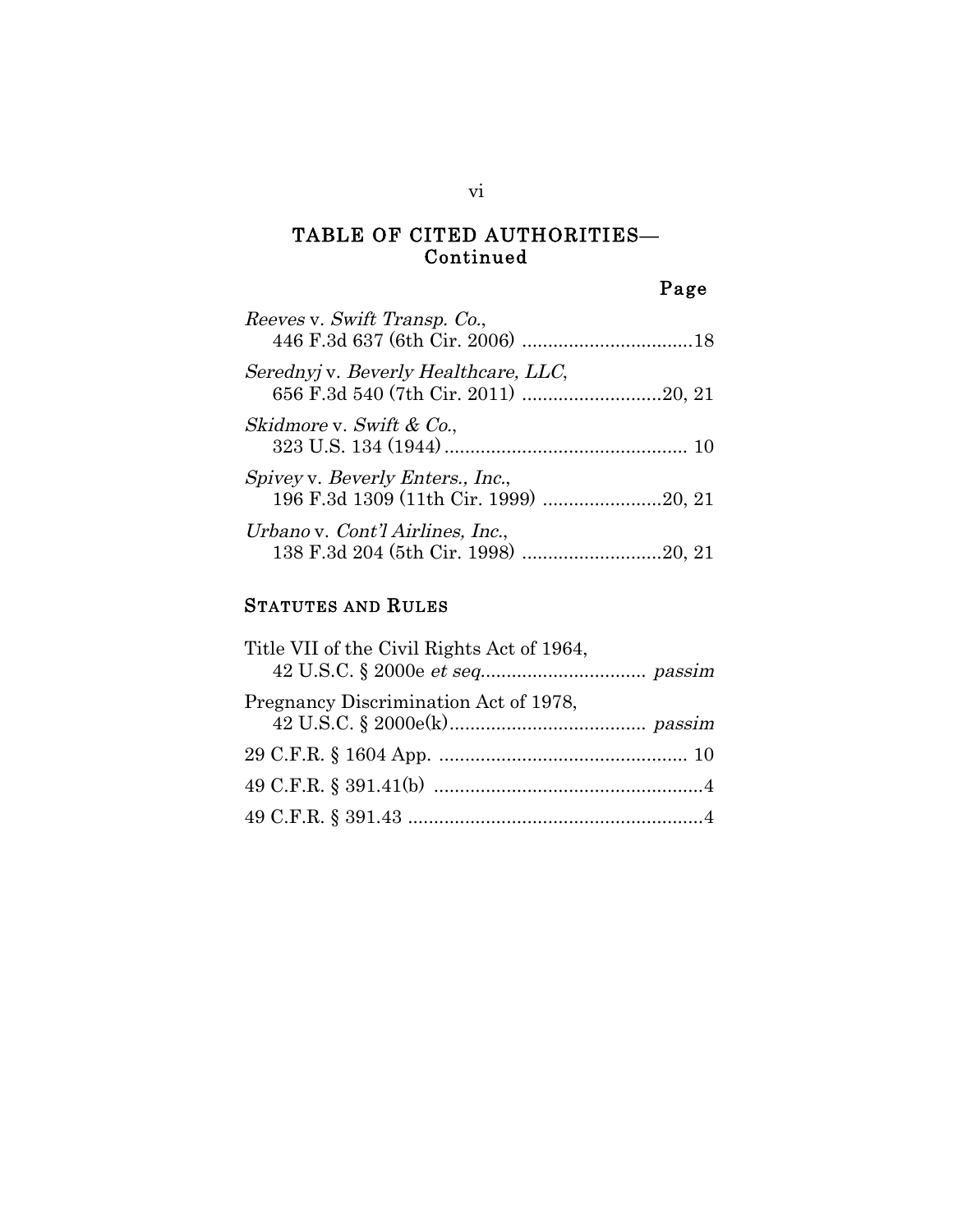#### TABLE OF CITED AUTHORITIES— Continued

## Page

### **OTHER**

| S. Rep. No. 95-331, 95 <sup>th</sup> Cong., 1st Sess.                                                                                                                            |
|----------------------------------------------------------------------------------------------------------------------------------------------------------------------------------|
| H.R. Rep. No. 95-948, 95 <sup>th</sup> Cong., 2d Sess.                                                                                                                           |
| Unlawful Discrimination Against Pregnant<br>Workers and Workers with Caregiving<br>Responsibilities: Meeting of the U.S. Equal<br><i>Employment Opportunity Commission</i> (Feb. |
| Deborah Dinner, The Costs of Reproduction:<br>History and the Legal Construction of Sex<br>Equality, 46 HARV. C.R.-C.L. L. REV. 415                                              |
| Kimberly A. Yuracko, Trait Discrimination as<br>Sex Discrimination: An Argument Against<br><i>Neutrality</i> , 83 TEX. L. REV. 167 (2004) 16                                     |
| Jamie L. Clanton, Note, Toward Eradicating<br>Pregnancy Discrimination at Work:<br>Interpreting the PDA to 'Mean What it<br>Says,'86 IOWA L. REV. 703 (2001)  16, 17             |
| Jessica Carvey Manners, Note, The Search for<br>Mr. Troupe: The Need to Eliminate<br>Comparison Groups in Pregnancy<br>Discrimination Act Cases, 66 OHIO ST. L.J.                |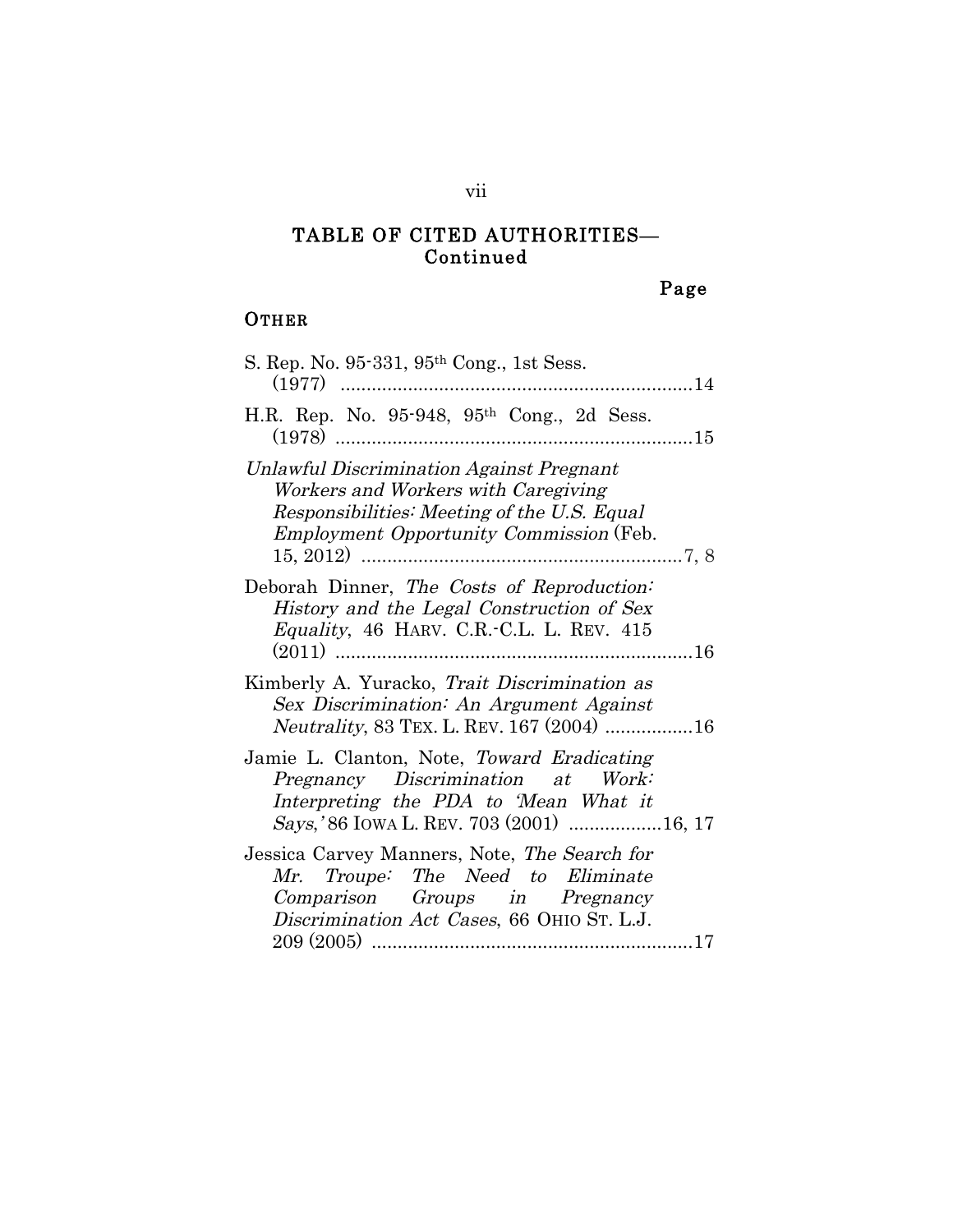#### OPINIONS BELOW

The opinion of the court of appeals is reported at 707 F.3d 437, and reprinted in the Appendix ("App.") at 1a. The opinion of the district court granting summary judgment is reported at 2011 WL 665321. It is reprinted at App. 30a.

#### JURISDICTION

——<del>——————————</del>

The court of appeals entered judgment on January 9, 2013. This Court has jurisdiction pursuant to 28 U.S.C. § 1254(1).

#### RELEVANT STATUTORY PROVISION

——<del>——————————</del>

The Pregnancy Discrimination Act ("PDA"), 42 U.S.C.  $\&$  2000 $e(k)$ , is reprinted at App. 84a.

#### STATEMENT OF THE CASE

——<del>——————————</del>

A. This case involves Petitioner Peggy Young's claim that Respondent UPS violated the Pregnancy Discrimination Act, 42 U.S.C. § 2000e(k). Congress enacted the PDA to overturn this Court's decision in General Electric Co. v. Gilbert, 429 U.S. 125 (1976). See Newport News Shipbuilding & Dry Dock Co. v. E.E.O.C., 462 U.S. 669, 670 (1983). Gilbert held that pregnancy discrimination is not sex discrimination for purposes of Title VII of the Civil Rights Act of 1964, 42 U.S.C. § 2000e et seq., and that an employer's disability insurance plan was "facially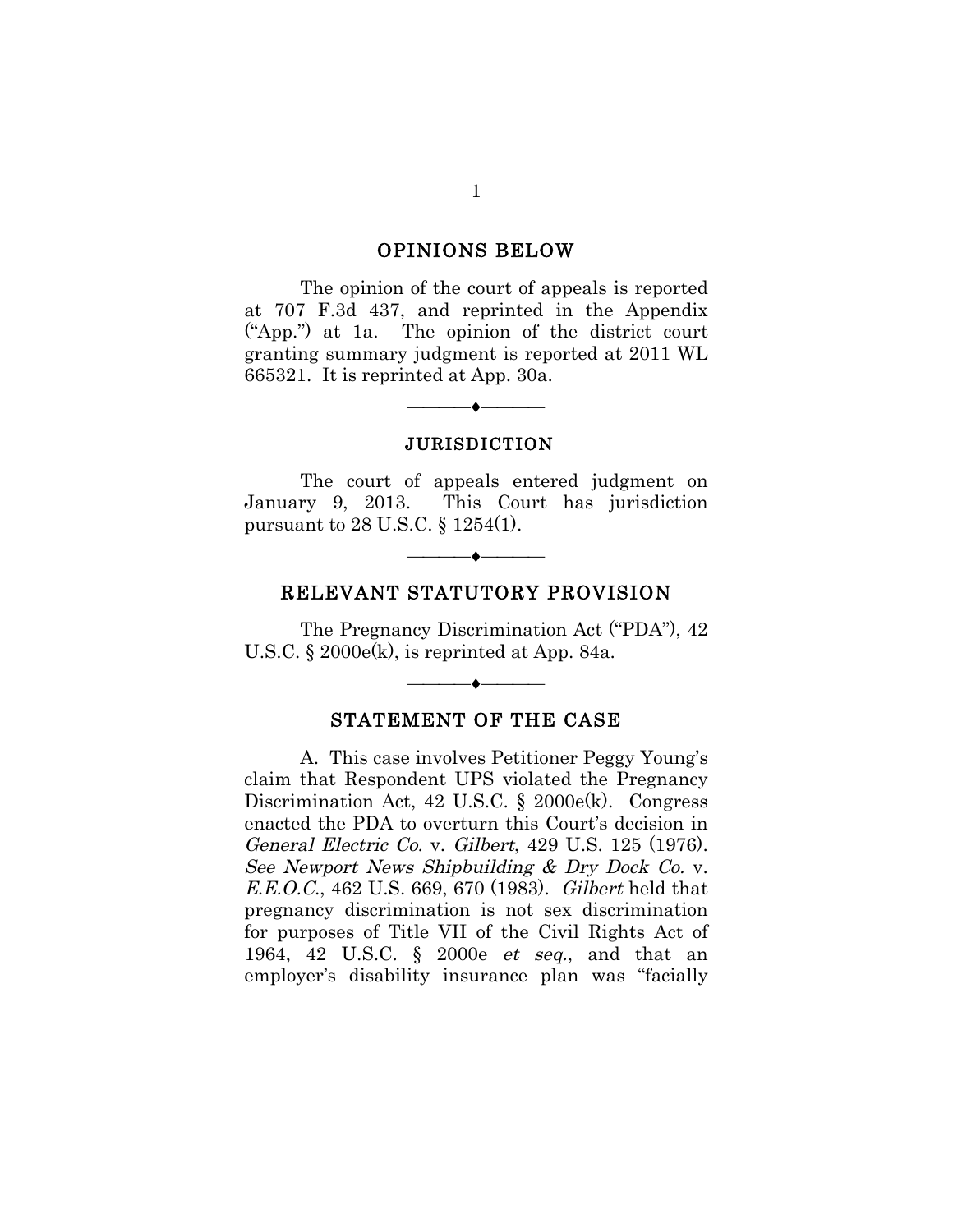nondiscriminatory" when it provided benefits for nonoccupational sickness or accidents but not for pregnancy. Gilbert, 429 U.S. at 138. The PDA responded to Gilbert by adding a subsection to Title VII that provides that (1) "[t]he terms 'because of sex' or 'on the basis of sex'" include "because of pregnancy, childbirth or related medical conditions" and (2) "women affected by pregnancy, childbirth, or related medical conditions shall be treated the same for all employment-related purposes \* \* \* as other persons not so affected but similar in their ability or inability to work."  $42 \text{ U.S.C. }$ §  $2000 \text{ e(k)}.$ 

B. Respondent UPS hired Petitioner Young in 1999; in January 2002, she began working as a parttime, early-morning "air driver." App., infra, at 4a, 31a. 1 In that job, Young was responsible for "meet[ing] a shuttle from the airport bearing letters and packages for immediate delivery" and delivering them by 8:30 that morning. Id. at  $4a-5a$ ,  $32a-33a$ . "Young typically finished her work responsibilities by 9:45 or 10 in the morning, and then proceeded to her second job at a flower delivery company." Id. at 5a, 33a. Because "[a]ir delivery is more expensive by weight than ground delivery," air drivers "often carr[y] lighter letters and packs, as opposed to heavier packages." Id. at 31a. Although UPS's list of essential job functions purports to require air drivers to be able to "lift, lower, push, pull, leverage and manipulate" letters and packages "weighing up to 70 pounds" and to "[a]ssist in moving packages weighing

<sup>1</sup> Because this case arises out of the district court's grant of summary judgment to UPS, all facts in the record must be viewed, and all reasonable inferences drawn, in favor of Young as the nonmoving party. See Crawford v. Metro. Gov't of Nashville & Davidson Cnty., 555 U.S. 271, 274 (2009).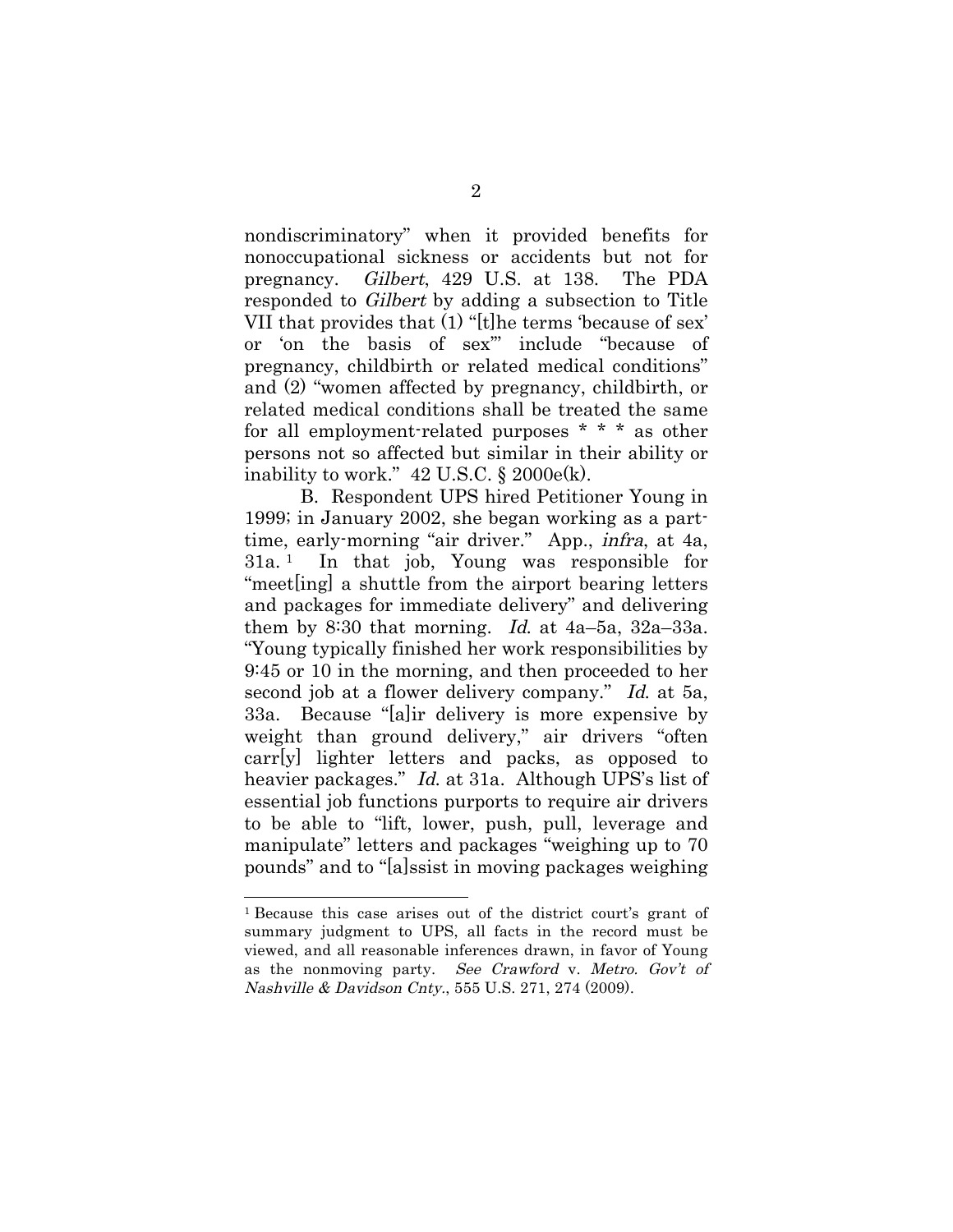up to 150 pounds," id. at 5a,  $31a-32a$ , these lifting requirements were not a significant part of Young's day-to-day job: "[P]ackages heavier than 20 pounds were infrequent, she was able to use a hand truck, and other employees could and sometimes did take heavy packages for her." Id. at 32a (citations omitted).

In July 2006, Young sought, and UPS granted, a leave of absence so that she could undergo a round of in vitro fertilization. App., infra, at 5a. The round was successful, and Young became pregnant. Id. at 5a, 39a. In October 2006, Young gave her supervisor and UPS's occupational health manager a note from her midwife recommending that she not lift over twenty pounds during her pregnancy. Id. at 5a–6a, 40a. Young explained that she wanted to return to work, and "that she was willing to do either light duty or her regular job." App., infra, at 5a. The manager explained that "UPS offered light duty for those with on-the-job injuries, those accommodated under the ADA, and those who had lost [Department of Transportation] certification, but not for pregnancy," and that "UPS policy did not permit Young to continue working as an air driver with her twenty-pound lifting restriction." Id. at 6a–7a. In November, Young spoke to UPS's division manager, who "told her she was 'too much of a liability' while pregnant and that she 'could not come back into the [facility in which she worked] until [she] was no longer pregnant.'" Id. at 8a. As a result, Young was required to go on an extended, unpaid leave of absence, during which she lost her medical coverage. Id. She did not return to work until June 2006, just short of two months after she gave birth. Id. at 43a– 44a.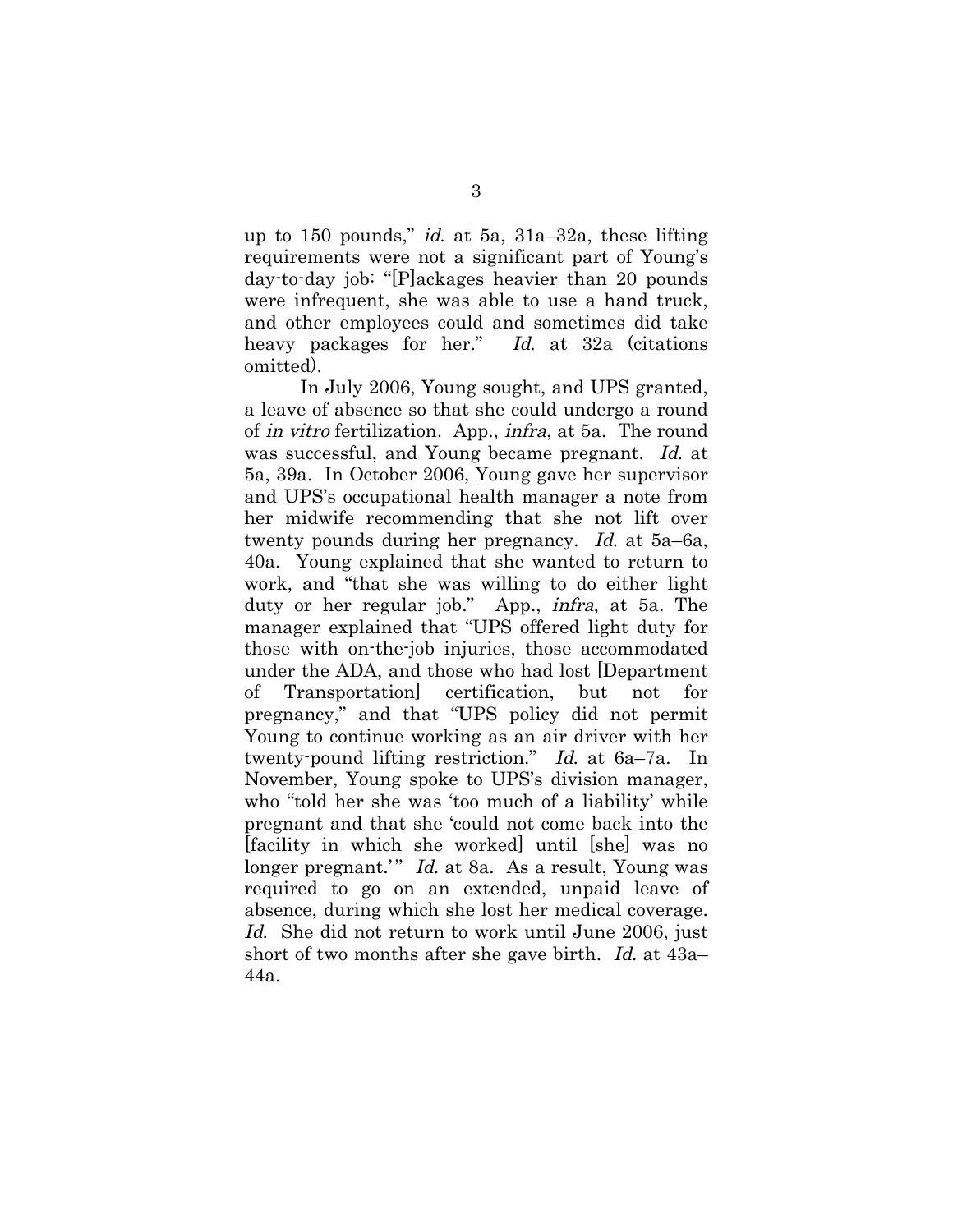C. By its own admission, UPS offers work accommodations to three categories of employees. First, the collective bargaining agreement that covered Young "provides temporary alternative work ('TAW') [also referred to as "light-duty" work] to employees 'unable to perform their normal work assignments due to an *on-the-job-injury*." App., *infra*, at 3a–4a (emphasis in Court of Appeals' opinion) (quoting the Collective Bargaining Agreement ("CBA")). But UPS also accommodates employees who acquire injuries and medical conditions off the job. Thus, the second category of employees that UPS accommodates consists of workers with "a permanent impairment cognizable under the [Americans with Disabilities Act]." Id. at 4a. And the third category consists of drivers who are ineligible for Department of Transportation ("DOT") certification to drive a commercial motor vehicle. Id. at 4a, 34a. An employee might lose DOT eligibility for any number of reasons, including vision impairments, high blood pressure, diabetes, sleep apnea, and impairments of the arm or legs. See 49 C.F.R. §§ 391.41(b), 391.43; R. 76, attach. 20 at 21–24. Disqualifying conditions like these can arise from diseases contracted outside of work, or even from outof-work sports injuries. See R. 76, attach. 20 at 64. UPS offers drivers who are ineligible for DOT certification what it calls an "inside job." App., infra, at 4a. Such jobs "often involve[] heavy lifting," id., but they do not always; when drivers have acquired injuries that have rendered them unable to lift, UPS has assigned them to inside jobs that do not require heavy lifting. R. 76, attach. 21 at 5–11 (driver who had a stroke and kidney disease assigned to clerk's job answering phone calls); R. 76, attach. 18 at 44–50,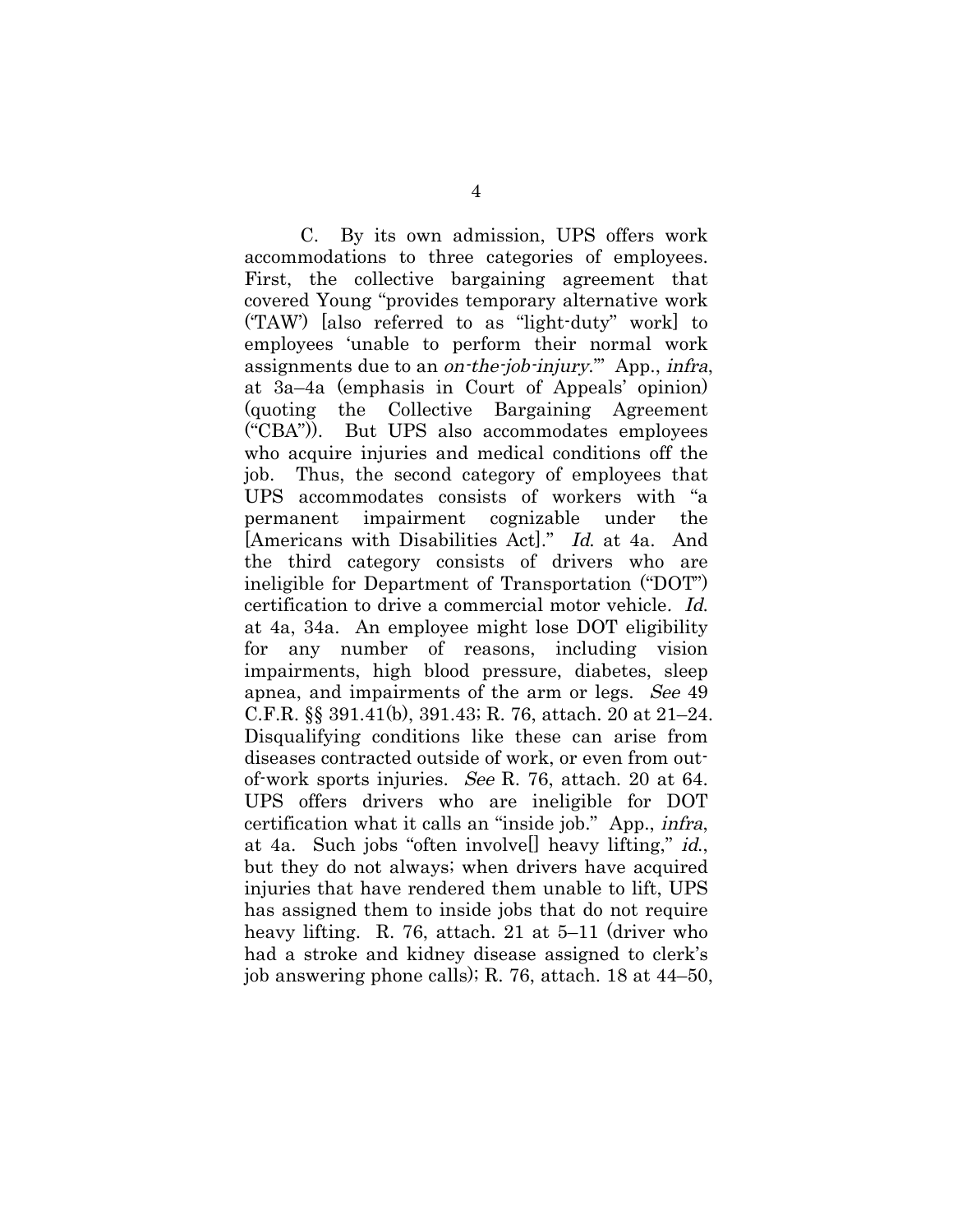61 (driver with ankle injury acquired outside of the workplace assigned to scan but not lift packages). But UPS refuses to offer such accommodations to workers who cannot lift because they are pregnant. App., infra, at 6a–7a, 35a.

D. After exhausting her remedies with the Equal Employment Opportunity Commission ("EEOC"), Young filed this lawsuit in October 2008 in the United States District Court for the District of Maryland. App., infra, at 8a, 44a. The complaint alleged, inter alia, that UPS violated the PDA by failing to provide Young the same accommodations as it provided to nonpregnant employees who were similar in their ability to work. Id. at 8a–9a. In February 2011, the district court granted summary judgment to UPS. Id. at 9a. The court concluded that UPS's determination not to accommodate Young's lifting restriction turned on "gender-neutral criteria," because UPS accommodates "only drivers (1) who suffered on-the-job injuries; (2) who were disabled under the Americans with Disabilities Act; or (3) [who] lost their DOT certification to drive." Id. at 56a. Because this policy was "gender-neutral," the district court concluded that it did not constitute direct evidence of discrimination. Id. Nor could it support an inference "that the employer has animus directed *specifically* at pregnant women," which the court thought necessary to support a prima facie case under the analysis of *McDonnell Douglas Corp.* v. Green, 411 U.S. 792 (1973). See id. at 61a.

The Fourth Circuit affirmed. See App., infra, at 3a. The court concluded that "UPS ha[d] crafted a pregnancy-blind policy" by "limiting accommodations to those employees injured on the job, disabled as defined under the ADA, and stripped of their DOT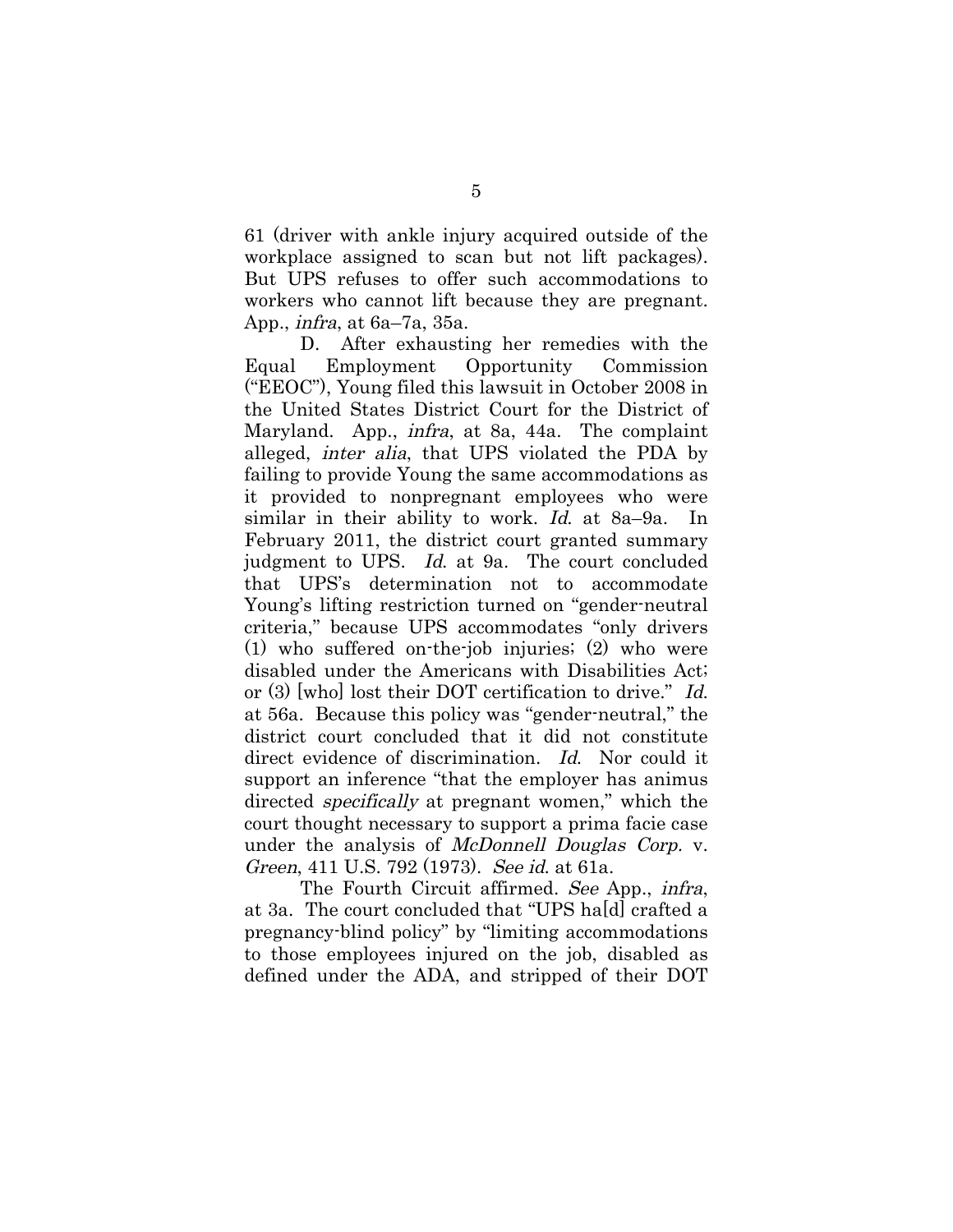certification." Id. at 18a. Although Young had argued that UPS's limitation of accommodations to individuals in those three categories violated the PDA's requirement that pregnant women "shall be treated the same" as nonpregnant employees "similar in their ability or inability to work," 42 U.S.C. § 2000e(k), the Fourth Circuit held that the statute's "shall be treated the same" language "does not create a distinct and separate cause of action." Id. at 20a– 21a. A contrary holding, the court concluded, would "imbue the PDA with a preferential treatment mandate that Congress neither intended nor enacted." Id. at 23a. The Fourth Circuit thus felt "compelled to disagree with" the Sixth Circuit's earlier decision in Ensley-Gaines v. Runyon, 100 F.3d 1220 (6th Cir. 1996), which had adopted the argument that Young pressed below. See id. at 23a.

Finally, the Fourth Circuit concluded that "a pregnant worker subject to a temporary lifting restriction is not similar in her 'ability or inability to work' to an employee disabled within the meaning of the ADA or an employee either prevented from operating a vehicle as a result of losing her DOT certification or injured on the job." App., infra, at 27a. Unlike an individual with an ADA-qualifying disability, Young's limitation "was temporary and not a significant restriction on her ability to perform major life activities." Id. Unlike "employees guaranteed an inside job or light duty under the CBA provision for drivers who have lost DOT certification," there was "no legal obstacle" preventing Young from working—and unlike at least some of those drivers, who "maintained the ability to perform any number of demanding physical tasks," Young "labored under an apparent inability to perform tasks involving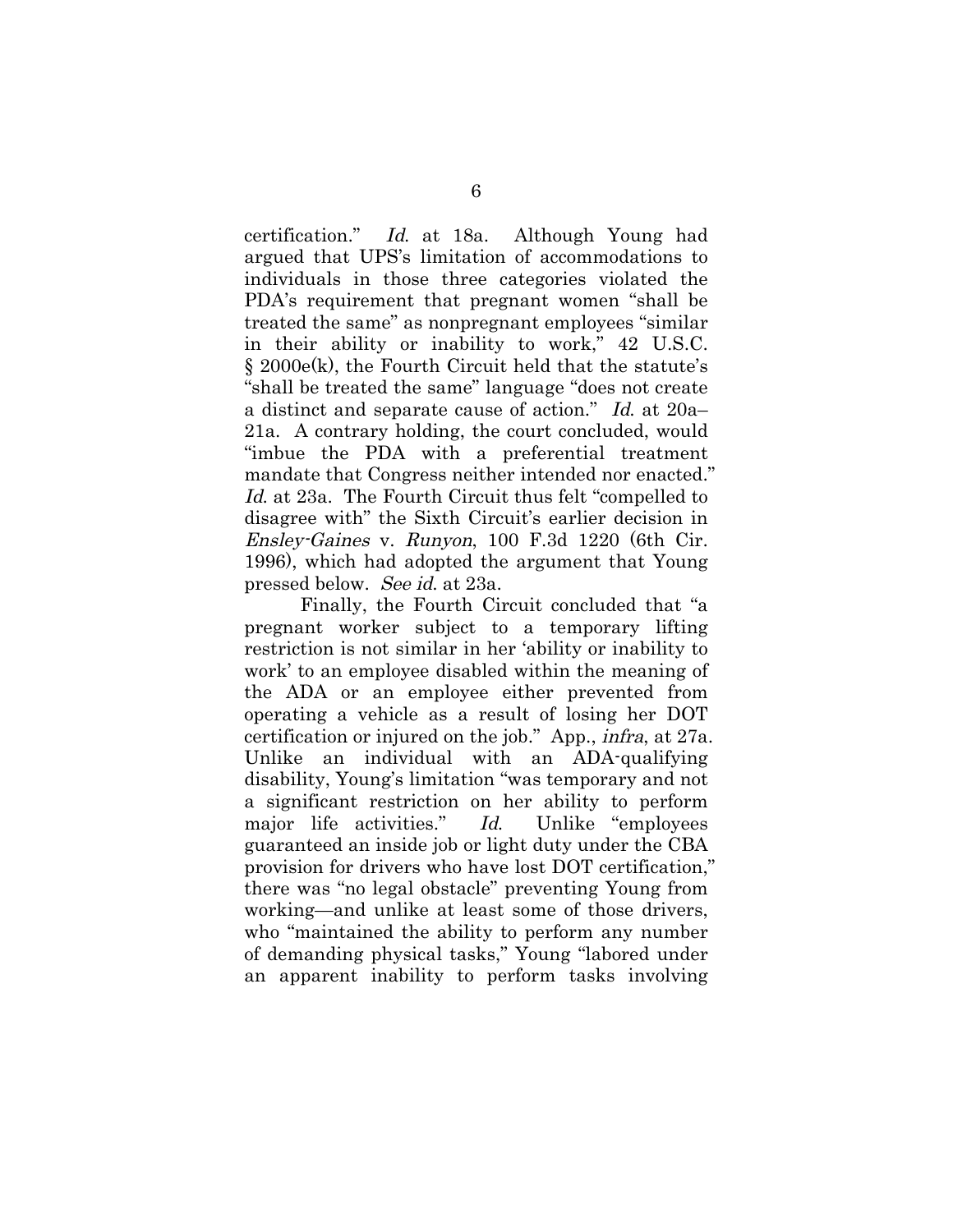lifting." Id. at 27a–28a (footnote omitted) (internal quotation marks omitted). Finally, the court concluded that "Young is not similar to employees injured on the job because, quite simply, her inability to work does not arise from an on-the-job injury." Id. at 28a.

Based on these rulings, the Fourth Circuit agreed that Young had presented neither direct evidence of pregnancy discrimination, nor even a prima facie case of such discrimination. See id. at 24a, 29a.

## ———<del>———————</del> REASONS FOR GRANTING THE PETITION

 The question presented is exceptionally important. As the General Counsel of the EEOC recently observed, "[d]iscrimination against pregnant women and caregivers potentially affects every family in the United States." Unlawful Discrimination Against Pregnant Workers and Workers with Caregiving Responsibilities: Meeting of the U.S. Equal Employment Opportunity Commission (Feb. 15, 2012) (statement of P. David Lopez, General Counsel).<sup>2</sup> And the EEOC has recognized that the problem is not merely a potential one but an actual one; it filed more than 260 pregnancy discrimination suits in the ten fiscal years preceding 2012. See id. Denial of workplace accommodations to pregnant workers in circumstances in which other employees receive them is a particularly common fact pattern. See id. (statement of Sharon Terman) ("[L]ow-wage

<sup>2</sup> Available at http://www.eeoc.gov/eeoc/meetings/2-15- 12/transcript.cfm.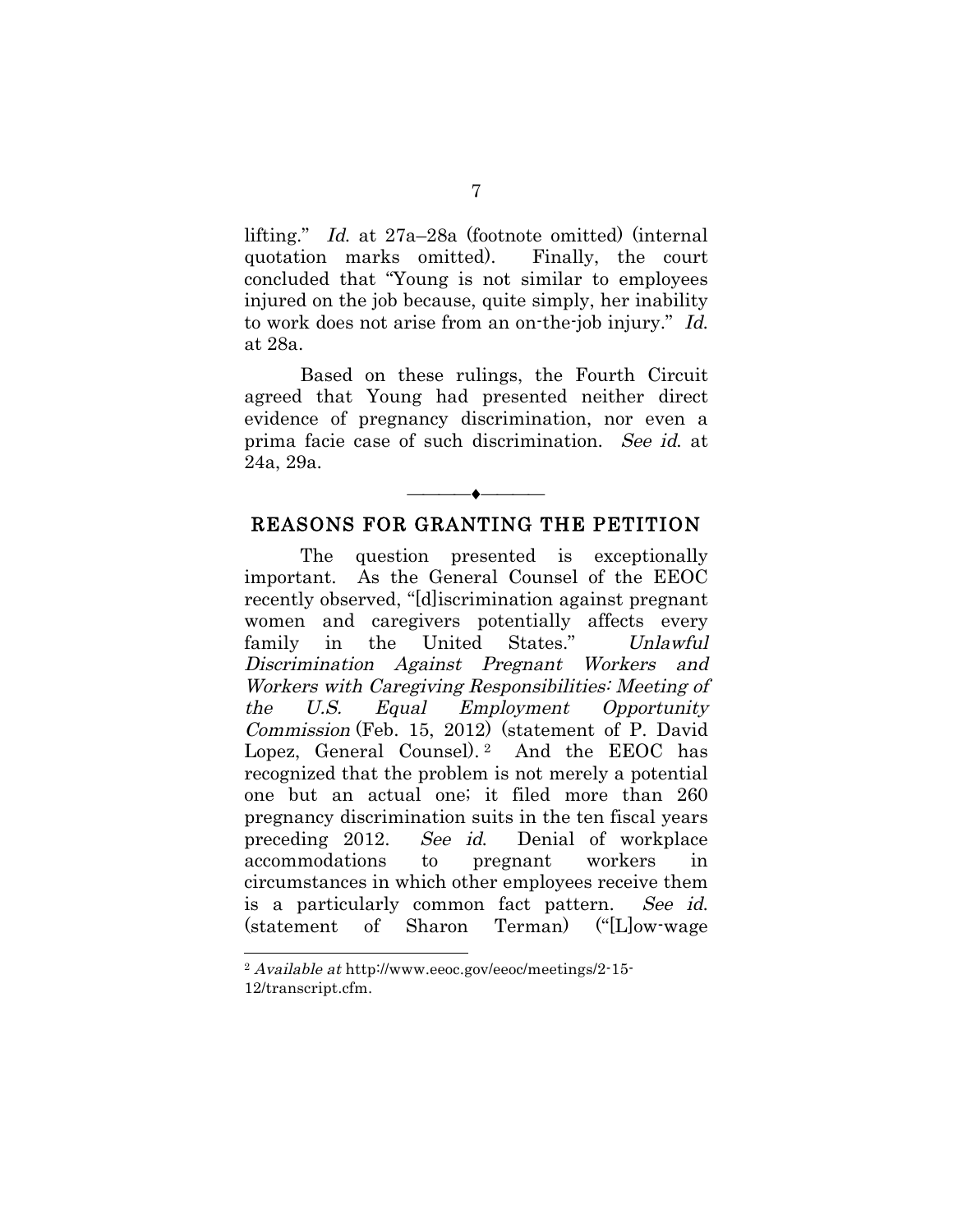pregnant women are routinely denied modest workplace accommodations that would enable them to keep working while maintaining healthy pregnancies."); id. (statement of Emily Martin) (failure to provide "slight job modifications" is "today one significant reason why pregnant women lose their jobs"); id. (statement of Joan Williams) ("[L]ifting restrictions today are playing the same role in pushing women out of the workplace that high school education requirements played in pushing African-Americans out of the workplace some decades ago.").

The Fourth Circuit's resolution of that exceptionally important question demands this Court's review. By holding that UPS is not required to provide workplace accommodations to a pregnant woman, even though the company provides those accommodations for three categories of workers "similar in their ability or inability to work," the court disregarded the plain statutory text, 42 U.S.C. § 2000e(k). The Fourth Circuit also disregarded this Court's and the EEOC's prior interpretations of that text, as well as the legislative history of the Pregnancy Discrimination Act. Indeed, the court's holding that "pregnancy-blind" rules can insulate an employer from PDA liability would render ineffective Congress's acknowledged effort to overturn General Electric Co. v. Gilbert, 429 U.S. 125 (1976), for the disability insurance plan at issue in Gilbert was "pregnancy-blind" in the same way UPS's accommodations policies are "pregnancy-blind" here. And although the Fourth Circuit noted that the three categories of workers UPS accommodates are different from pregnant workers in other respects, they are similar in the only respect the statutory text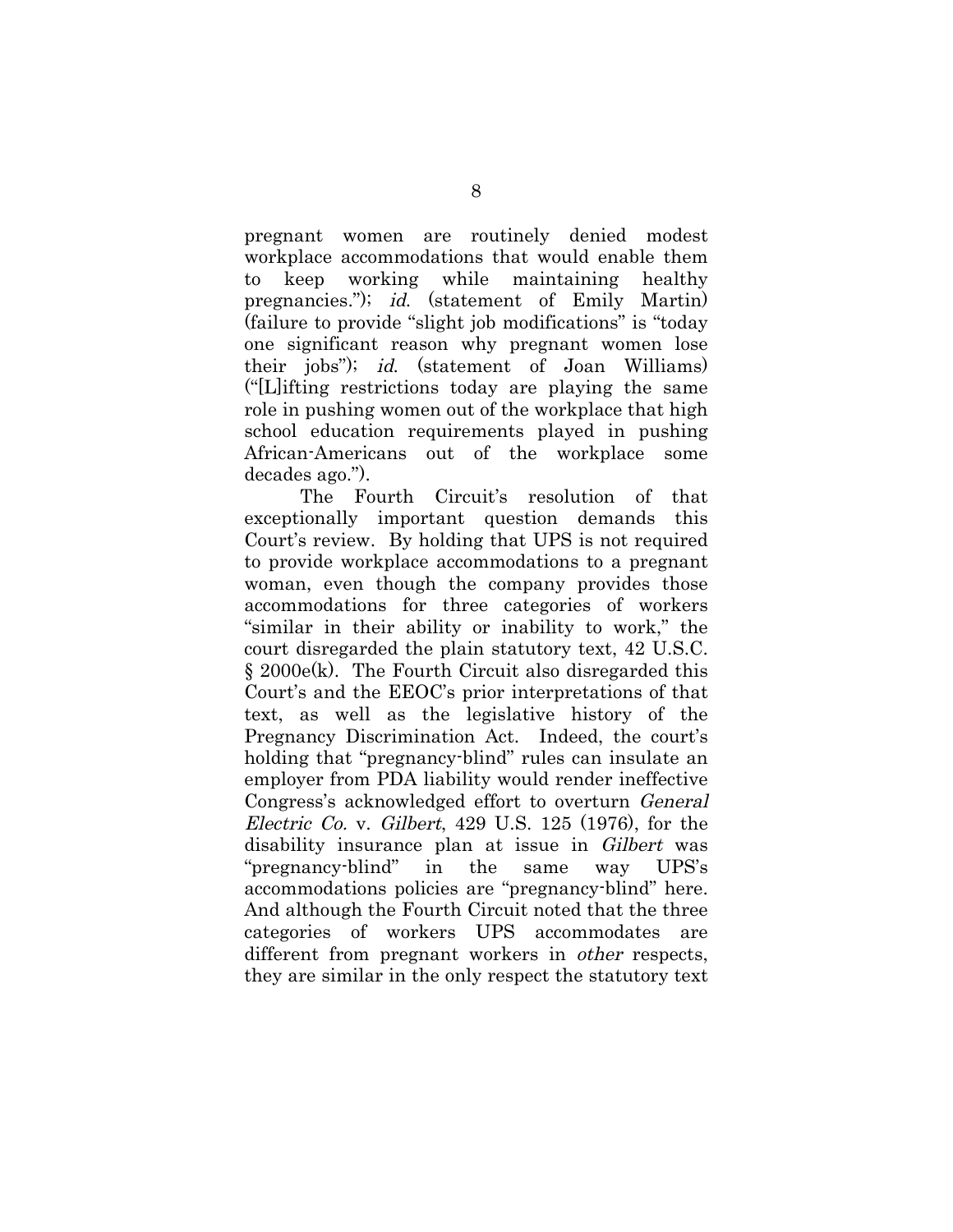makes relevant: "the[] ability or inability to work." 42 U.S.C. § 2000e(k).

The Fourth Circuit's utter disregard of the plain text of the statute, especially in resolving such an important issue, would alone be sufficient to warrant this Court's review. In addition, as numerous commentators have observed, the question presented is the subject of longstanding division within the circuits. The Fourth Circuit noted this division and expressly "disagree[d]" with a Sixth Circuit decision taking the opposite position. App., infra, at 23a. The Fourth Circuit's decision is also inconsistent with a decision of the Tenth Circuit, though it finds support in cases from the Fifth, Seventh, and Eleventh Circuits. This Court's intervention is necessary to resolve that disagreement.

#### A. The Fourth Circuit's Decision Directly Conflicts with the Text of the PDA

The summary judgment record demonstrates, and the Fourth Circuit did not deny, that UPS provided accommodations to three classes of employees: employees with work limitations acquired through on-the-job injuries; employees who have a "disability" as defined by the ADA; and employees with injuries or conditions that render them ineligible for Department of Transportation certification to drive a commercial vehicle. If an employee in one of those classes were, because of his or her condition, unable to lift more than twenty pounds, the summary judgment record indicates that UPS would accommodate that limitation. Peggy Young experienced the same lifting restriction. But although she was "similar in [her] ability or inability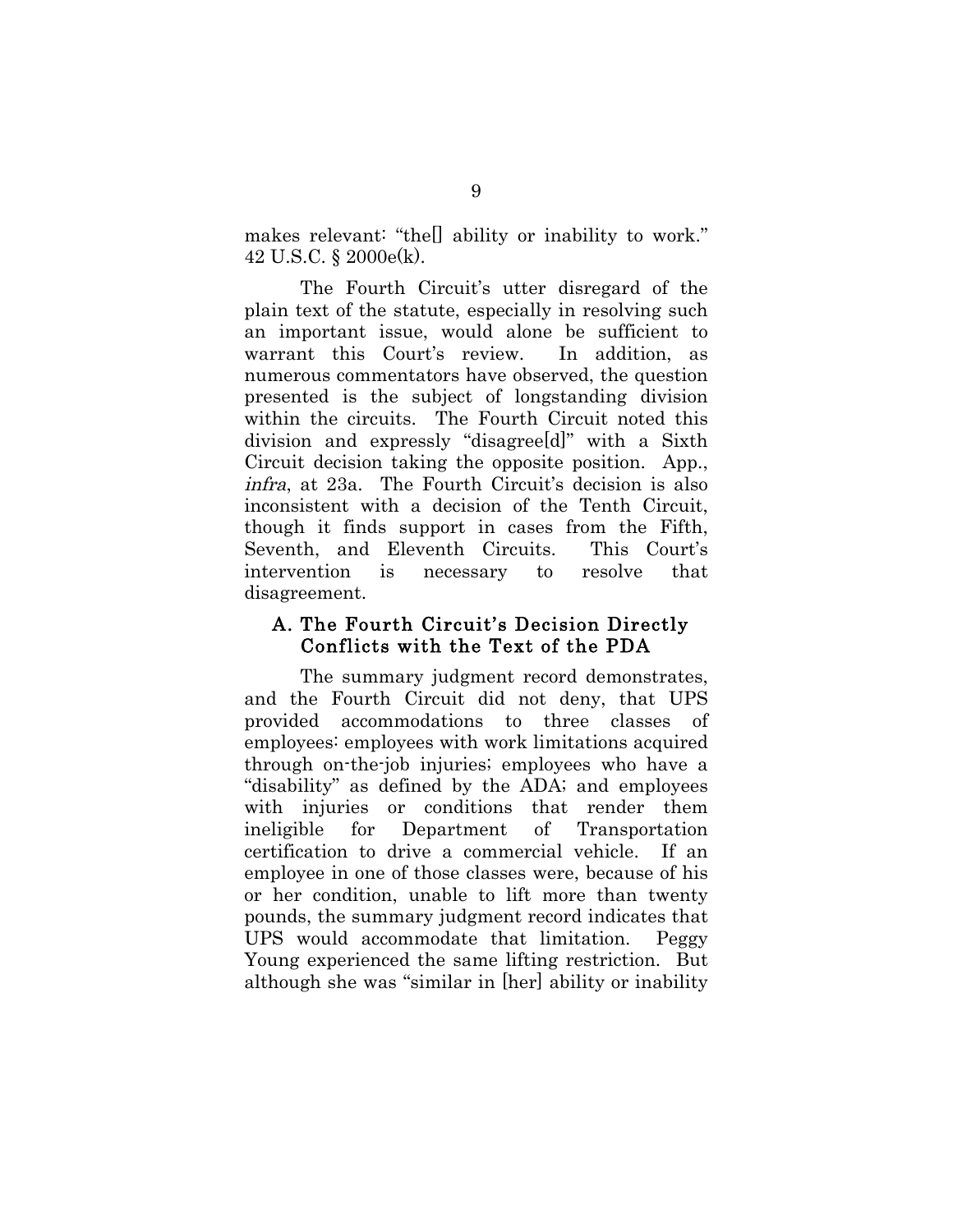to work" as employees in those classes, UPS did not treat her "the same for all employment-related purposes" as those employees.  $42 \text{ U.S.C.}$  §  $2000 \text{e(k)}$ . Instead, the company denied Young's request for an accommodation. UPS therefore violated the plain, express terms of the PDA.

In denying that conclusion, the Fourth Circuit disregarded the clear statutory text—and this Court's own prior interpretations of that text.3 The Fourth Circuit recognized that the plain language of the PDA's second clause—which provides that "women affected by pregnancy, childbirth, or related medical conditions shall be treated the same for all employment-related purposes \* \* \* as other persons not so affected but similar in their ability or inability to work," 42 U.S.C. § 2000e(k)—was "unambiguous." App., infra, at 20a. But the court refused to read the statute's "shall be treated the same" language in accord with that unambiguous meaning. Instead, the Fourth Circuit believed it necessary "to reconcile" that plain meaning with "language in the [statute's]

<sup>3</sup> The Fourth Circuit also disregarded the Equal Employment Opportunity Commission's interpretation of the PDA. See 29 C.F.R. Pt. 1604 App. ¶ 5 ("If other employees temporarily unable to lift are relieved of these functions, pregnant employees also unable to lift must be temporarily relieved of the function."); E.E.O.C. v. Horizon/CMS Healthcare Corp., 220 F.3d 1184, 1995–96 (10th Cir. 2000) (EEOC argued that an employer violated the PDA by providing work accommodations to employees injured on the job, an employee suffering endometriosis, and an employee with a knee injury from a car accident, while denying the same accommodations to pregnant workers). As the view of the agency that enforces Title VII and the PDA, this interpretation is "entitled to a measure of respect" under *Skidmore v. Swift & Co.*, 323 U.S. 134 (1944). See Fed. Express Corp. v. Holowecki, 552 U.S. 389, 399 (2008).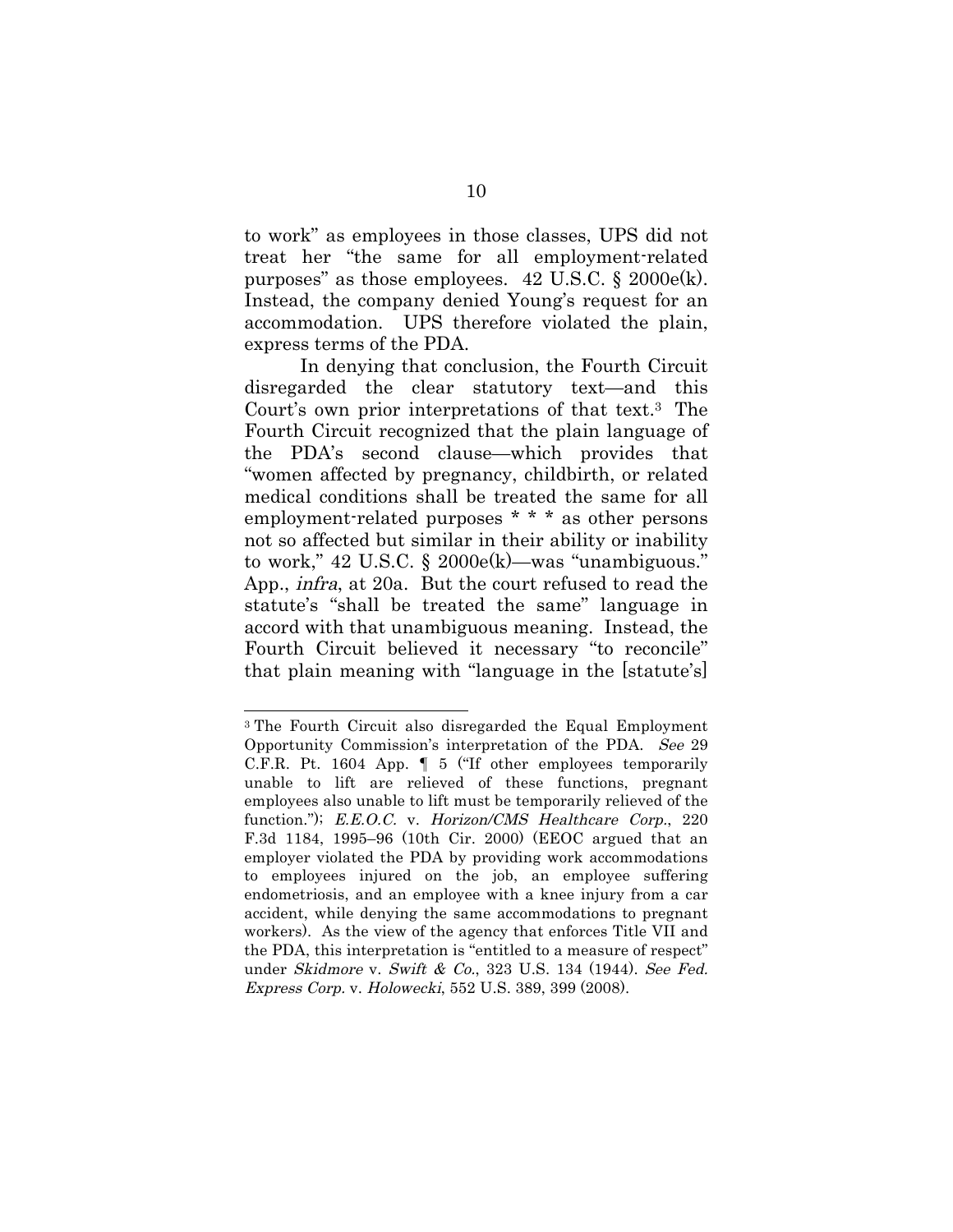first clause," which the court read as "suggesting the PDA simply expands the category of sex discrimination (without otherwise altering Title VII)." Id.

But nothing in the PDA's first clause requires a court to work to reconcile it with the second—much less to "reconcile" the two clauses in a way that departs from the second clause's plain and unambiguous meaning. The PDA's first clause provides, simply, that in Title VII "[t]he terms 'because of sex' or 'on the basis of sex' include, but are not limited to, because of or on the basis of pregnancy, childbirth, or related medical conditions." 42 U.S.C. § 2000e(k). There is nothing in that text that detracts from the plain meaning of the second clause—that if an employer accommodates nonpregnant employees who are "similar in their ability or inability to work" as pregnant employees, it must "treat[]" those pregnant employees "the same" by providing them the same accommodations. Indeed, this Court has recognized that "'[t]he second clause [of the PDA] could not be clearer: it mandates that pregnant employees 'shall be treated the same for all employment-related purposes' as nonpregnant employees similarly situated with respect to their ability or inability to work.'" Int'l Union v. Johnson Controls, 499 U.S. 187, 204–05 (1991) (quoting California Fed. Sav. & Loan Ass'n. v. Guerra, 479 U.S. 272, 297 (1987) (White, J., dissenting)).

The Fourth Circuit held that Young was not similar to an employee with a twenty-pound lifting restriction caused by an ADA-qualifying disability, an on-the-job injury, or an injury or condition that disqualifies a driver from DOT certification. The court believed that such employees would not be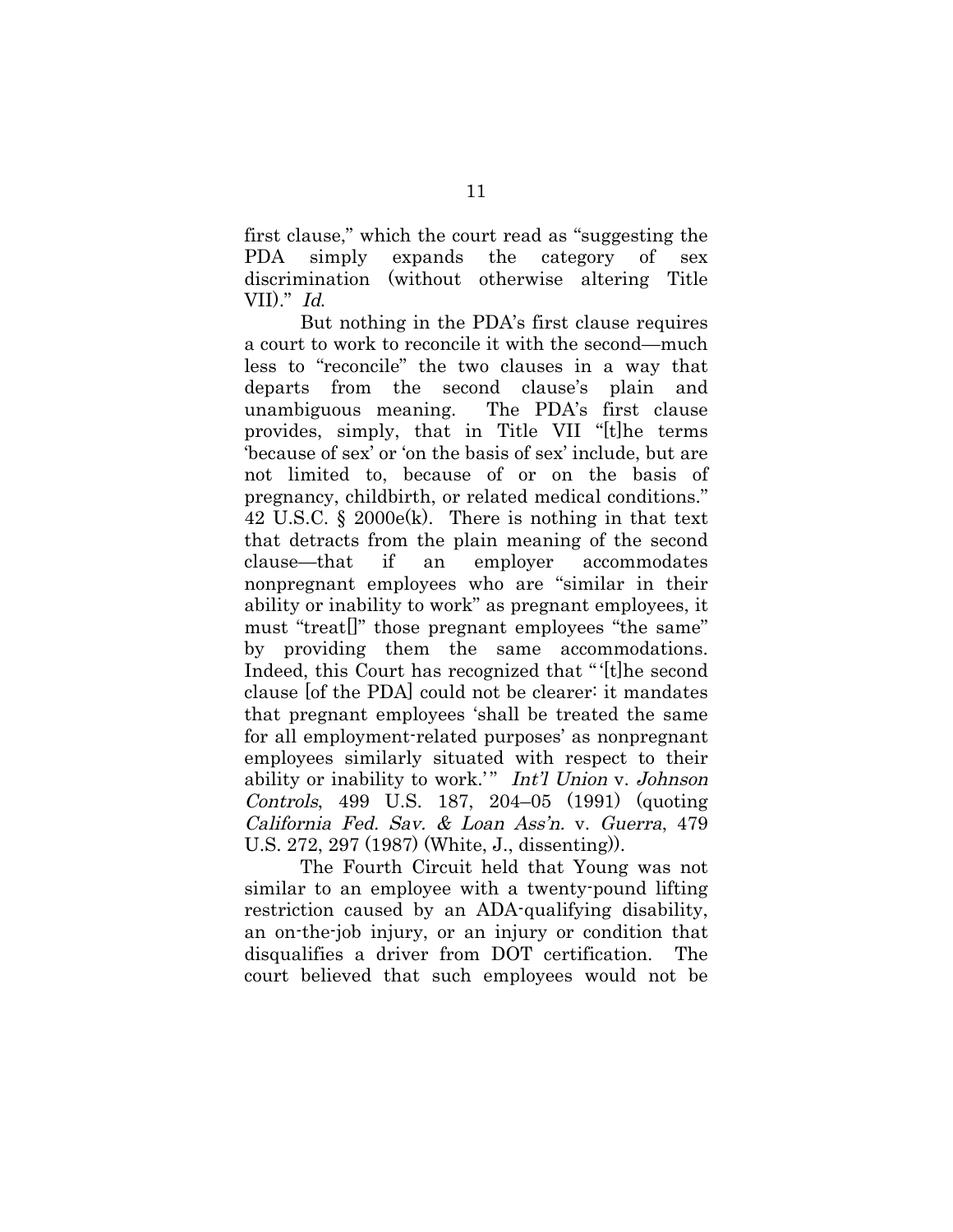relevant comparators for PDA purposes, because they would receive accommodations pursuant to a "neutral, pregnancy-blind policy." App., *infra*, at 18a, 27a. By that, the court apparently meant that UPS would not deny accommodations to pregnant workers if they also had ADA-qualifying disabilities, on-thejob injuries, or DOT-disqualifying conditions. But that ruling disregards the plain text of the PDA. The statute does not ask why an employer refused to give a pregnant worker an accommodation that it extended to a nonpregnant employee; it simply asks whether the pregnant employee has been "treated the same for all employment-related purposes \* \* \* as other persons not so affected but similar in their ability or inability to work."  $42 \text{ U.S.C.}$  §  $2000 \text{e(k)}$ .

Far from applying the statutory text, the Fourth Circuit's "neutral, pregnancy-blind policy" rule is more consistent with this Court's analysis in General Electric Co. v. Gilbert, supra—the case Congress expressly sought to overturn by adopting the PDA. See Newport News Shipbuilding, 462 U.S. at 676 (concluding that "Congress, by enacting the Pregnancy Discrimination Act, not only overturned the specific holding in General Electric v. Gilbert, but also rejected the test of discrimination employed by the Court in that case") (citation omitted). The Court's opinion in Gilbert, after all, held that an employer's failure to cover pregnancy in its disability insurance plan was "facially nondiscriminatory in the sense that '[t]here is no risk from which men are protected and women are not. Likewise, there is no risk from which women are protected and men are not.'" Gilbert, 429 U.S. at 138 (quoting Geduldig v. Aiello, 417 U.S. 484, 496–97 (1974)). This, of course, is exactly the same sense in which UPS's denial of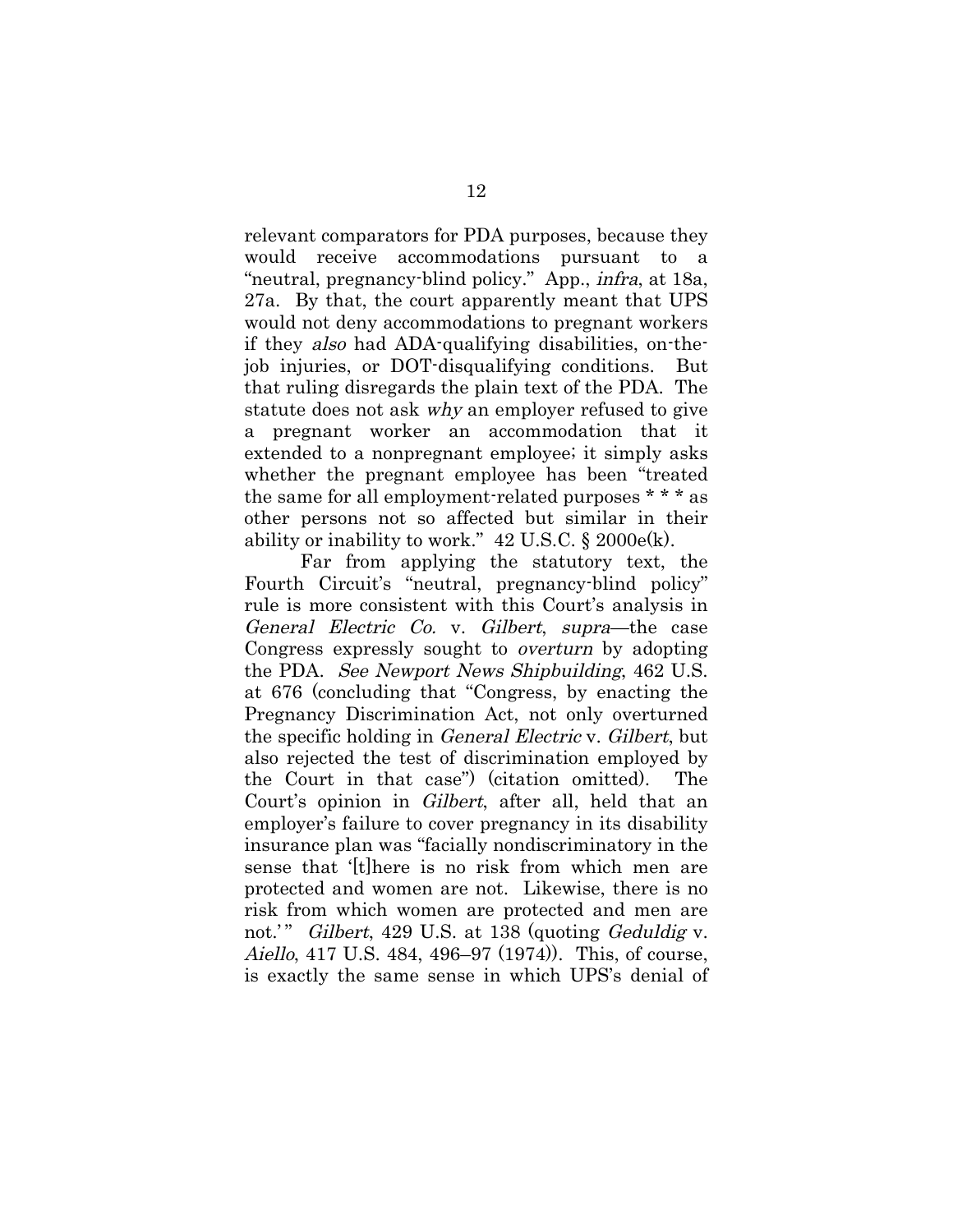accommodations to Young was "neutral" and "pregnancy-blind"—there is no injury or condition for which nonpregnant workers are accommodated and pregnant workers are not. Indeed, the disability insurance plan at issue in Gilbert was "pregnancyblind" under the same analysis. That plan provided both pregnant and nonpregnant workers coverage for "nonoccupational sickness or accident." Id. at 128. It simply failed to provide coverage for what the Court called the "additional risk" of pregnancy itself. Id. at 139. But, the Court concluded, "the failure to compensate [pregnant women] for this risk does not destroy the presumed parity of the benefits, accruing to men and women alike, which results from the facially evenhanded *inclusion* of risks." Id.

As this Court has recognized, when Congress enacted the PDA "it unambiguously expressed its disapproval of both the holding and the reasoning of the Court in the Gilbert decision." Newport News Shipbuilding, 462 U.S. at 678. And this Court has explained that the PDA's second clause in particular "was intended to overrule the holding in Gilbert and to illustrate how discrimination against pregnancy is to be remedied." California Fed., 479 U.S. at 285. By reviving Gilbert's "facially nondiscriminatory" rationale, the Fourth Circuit's "neutral, pregnancyblind policy" rule utterly subverts both the statutory text and expressed congressional intent.

The Fourth Circuit's disregard of the statutory text comes across particularly clearly when one examines the reasons the court gave for refusing to compare Young with the categories of employees whom UPS accommodates. The court refused to compare Young's treatment with that of employees with ADA-qualifying disabilities, because "her lifting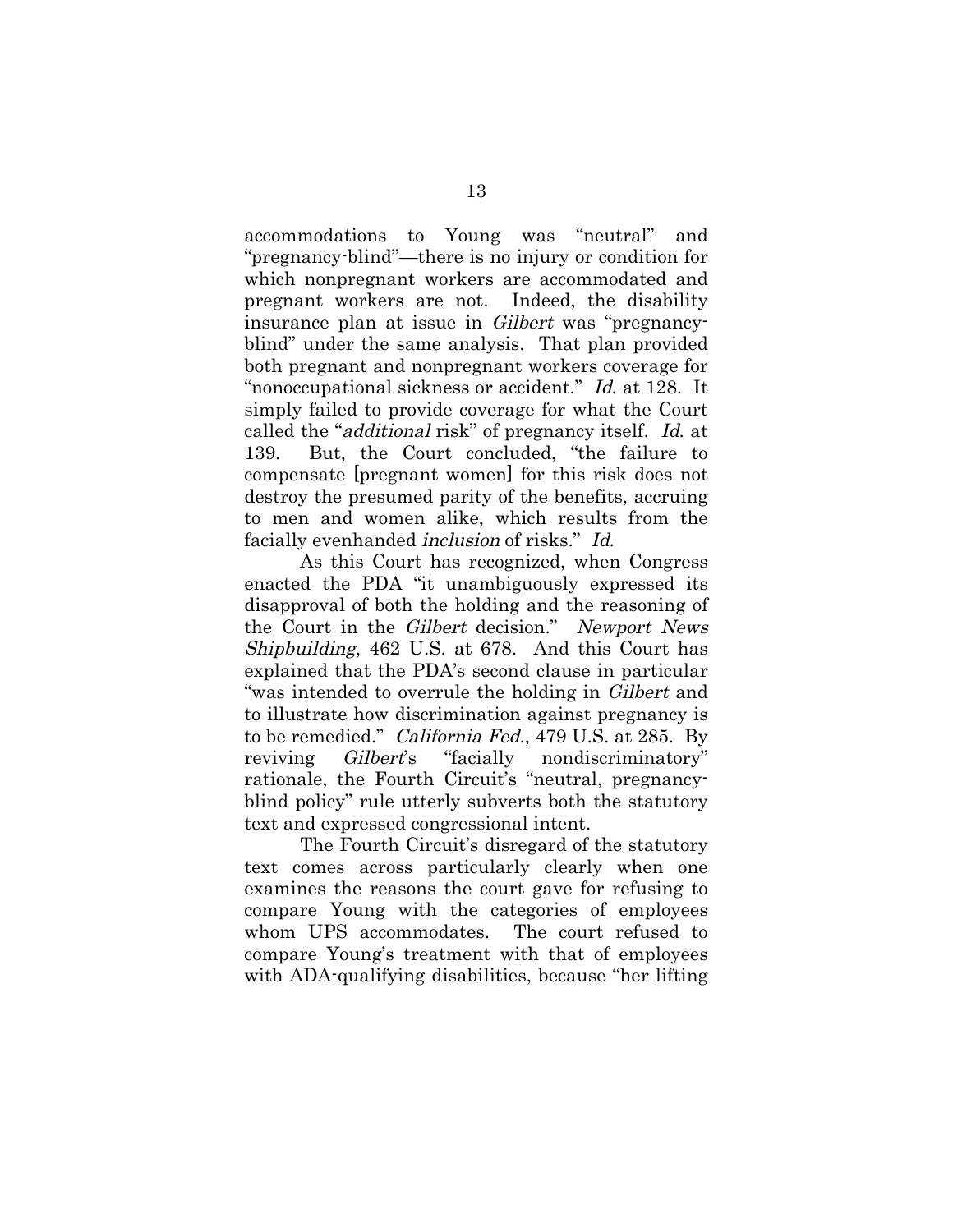restriction is temporary and not a significant restriction on her ability to perform major life activities." App., infra, at 27a. Similarly, the court refused to compare Young's treatment with that of employees who lost DOT certification, because those employees face a legal obstacle to driving. Id. at 27a– 28a.4 But the duration of Young's restriction, its effect on other life activities, or the legal versus physical nature of the restriction do not answer the question the PDA asks: whether Young is "similar in thell ability or inability to work" to employees who receive more favorable treatment, 42 U.S.C. § 2000e(k) (emphasis added).5

<sup>4</sup> In fact, the loss of DOT certification would present no legal obstacle for the many UPS drivers, like Ms. Young, who drive minivans or small trucks, since these drivers are not *legally* required to possess commercial driver's licenses. This requirement is imposed pursuant to UPS policy, not law. See Bates v. United Parcel Service, Inc., 511 F.3d 974, 983 (9th Cir. 2007) (en banc). But even leaving aside this factual issue, the Fourth Circuit's ruling cannot be squared with the statutory text.

<sup>5</sup> The PDA's legislative history reinforces the text's plain meaning. The Senate report explained that the key question for employers under the statute would be pregnancy's "functional comparability to other conditions," and that "the treatment of pregnant women in covered employment must focus not on their condition alone but on the actual effects of that condition on their ability to work." S. Rep. No. 95-331, 95th Cong., 1st Sess. 4 (1977). It concluded that "[p]regnant women who are able to work must be permitted to work on the same conditions as other employees; and when they are not able to work for medical reasons, they must be accorded the same rights, leave privileges and other benefits, as other workers who are disabled from working." Id. And the House report addressed the precise situation of this case. It stated that "[t]he 'same treatment' " required by the statute "may include employer practices of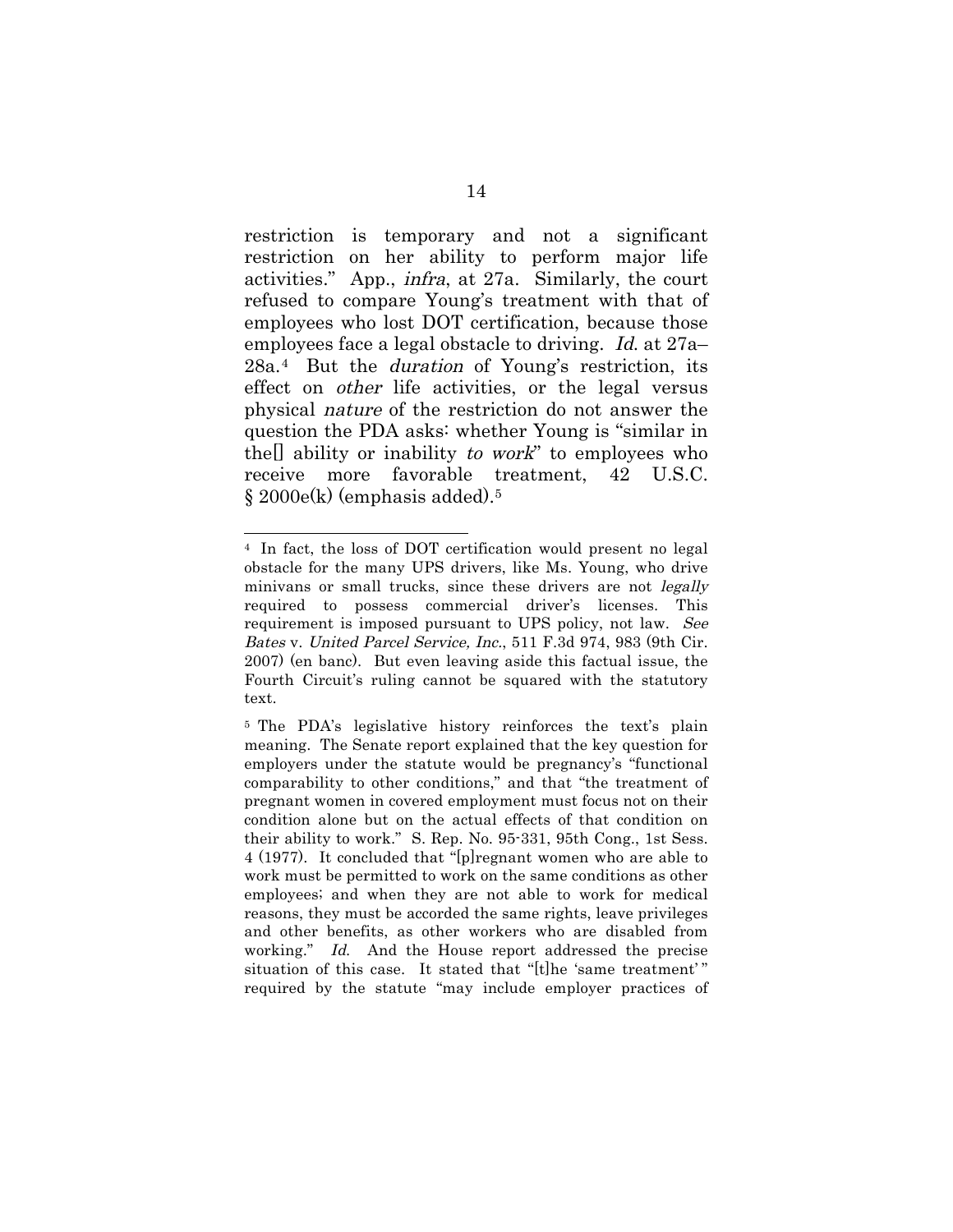Young satisfies this test. Where an employee is unable to lift more than twenty pounds because of an ADA-qualifying disability or an injury that renders him ineligible for DOT certification, the summary judgment record indicates, UPS will accommodate that employee. But it refused to accommodate Young, even though she was "similar in the[] ability or inability to work." 42 U.S.C.  $$2000e(k)$ .

The Fourth Circuit's disregard of the statute is, if anything, even more apparent in its refusal to consider the accommodations that UPS concededly provides to workers injured on the job. The court's reason for that refusal was entirely tautological: "Finally, Young is not similar to employees injured on the job because, quite simply, her inability to work does not arise from an on-the-job injury." App., infra, at 28a. But while Young may not be similar to such employees in the source of her inability to work, that is not the relevant question under the statutory text. The question is whether she is similarly able or unable to work as employees who receive accommodations for their on-the-job injuries. See Johnson Controls, 499 U.S. at 204 (holding that the PDA protects pregnant and potentially pregnant women who are "as capable of doing their jobs as their male counterparts"). Young was at least as able to work as those employees, and the Fourth Circuit did not deny that fact. Its refusal to compare Young to those employees flies in the face of the statute.

transferring workers to lighter assignments," but that such practices must be "administered equally for all workers in terms of their actual ability to perform work." H.R. Rep. No. 95-948, 95th Cong., 2d Sess. 5 (1978) (emphasis added).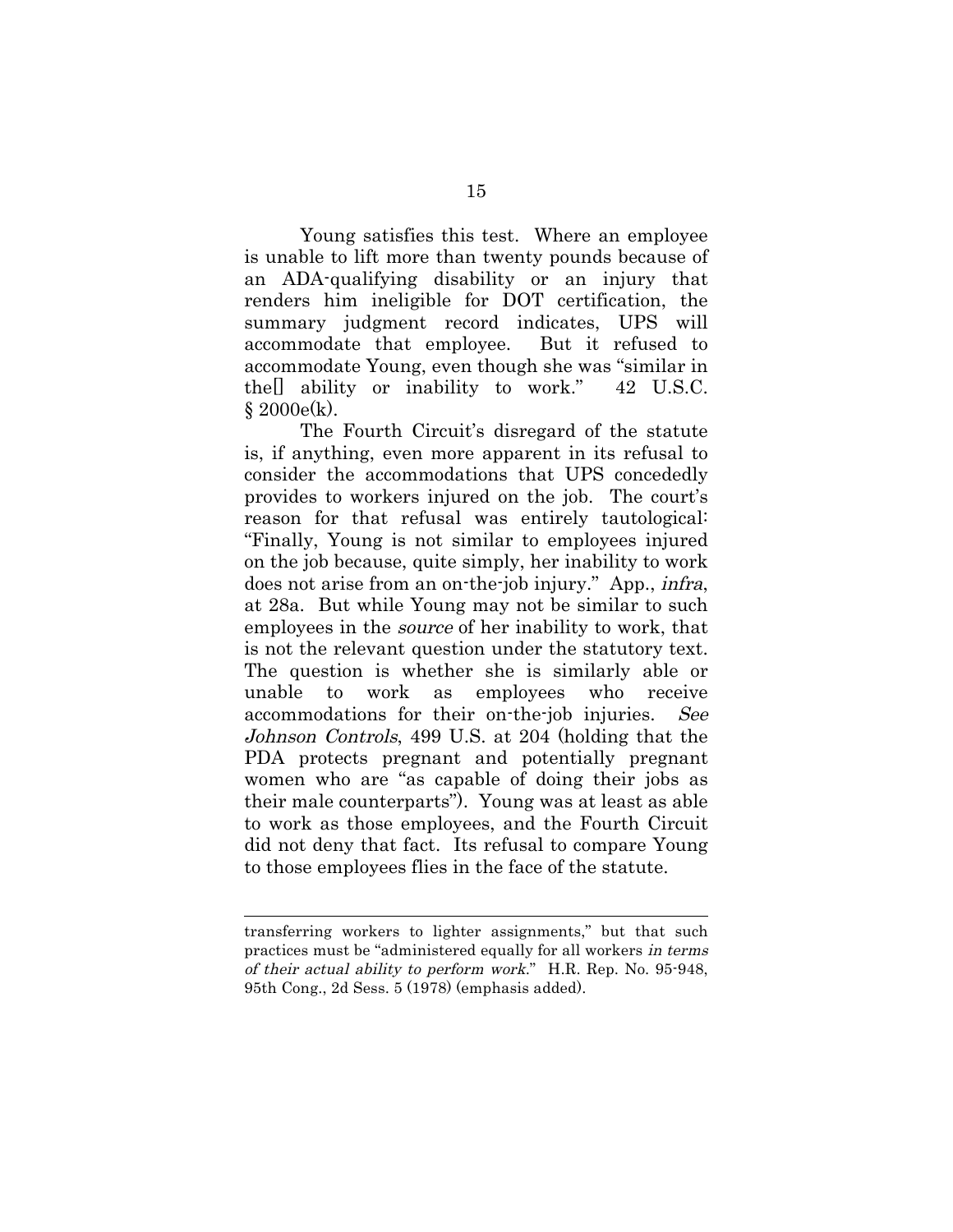Contrary to the Fourth Circuit's view, reading the PDA in accord with its plain text would not create a "preferential treatment mandate." App., infra, at 23a. To the contrary, it would merely guarantee the equal treatment the statute demands. It would simply require an employer that accommodates nonpregnant employees' work limitations to do the same for pregnant workers who are just as able to do the job. The Fourth Circuit's decision, by contrast, authorizes employers to treat pregnant workers worse than they treat other employees who are no more capable of doing the job. That holding cannot be reconciled with the text of the statute. Because the Fourth Circuit disregarded this Court's pronouncement that "the PDA means what it says," Johnson Controls, 499 U.S. at 211, this case demands the Court's review.

### B. There is Longstanding Disagreement in the Circuits Regarding the Question Presented

Numerous commentators have noted the longstanding division in the lower courts regarding the question presented.6 Indeed, the Fourth Circuit

<sup>6</sup> See Deborah Dinner, The Costs of Reproduction: History and the Legal Construction of Sex Equality, 46 HARV. C.R.-C.L. L. REV. 415, 482–83 (2011) (describing a "circuit split" between the Tenth and Sixth Circuits, on the one hand, and the Eleventh and Fifth Circuits, on the other); Kimberly A. Yuracko, Trait Discrimination as Sex Discrimination: An Argument Against Neutrality, 83 TEX. L. REV. 167, 191 (2004) ("Circuit courts are divided as to whether the precise comparison should be to employees similarly situated in their ability or inability to work regardless of the source of their injuries or to only those similarly abled employees suffering from nonoccupational injuries."); Jamie L. Clanton, Note, Toward Eradicating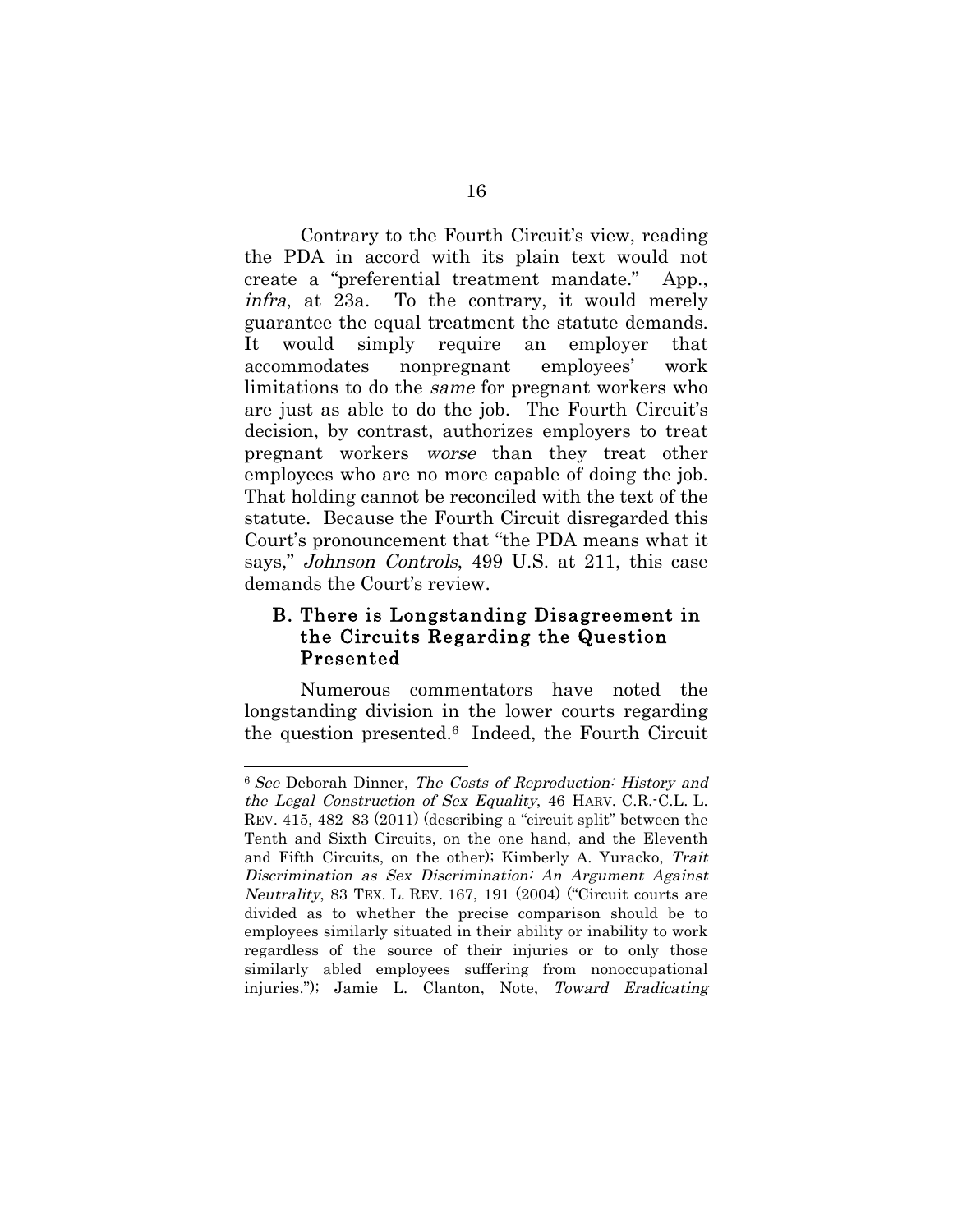itself noted the division and expressly "disagree[d]" with the Sixth Circuit's earlier decision to allow a similar PDA claim to proceed in *Ensley-Gaines* v. Runyon, 100 F.3d 1220 (6th Cir. 1996). See App., infra, at 23a. The Sixth Circuit in Ensley-Gaines concluded that, "instead of merely recognizing that discrimination on the basis of pregnancy constitutes unlawful sex discrimination under Title VII," the PDA "provided additional protection to those 'women affected by pregnancy, childbirth or related medical conditions' by expressly requiring that employers provide the same treatment of such individuals as provided to 'other persons not so affected but similar in their ability or inability to work.'" Ensley-Gaines, 100 F.3d at 1226 (quoting 42 U.S.C. § 2000e(k)). This conclusion, of course directly conflicts with the Fourth Circuit's holding that the PDA must be read merely as "expand[ing] the category of sex discrimination (without otherwise altering Title VII)." App., infra, at 20a.

The Sixth Circuit expressly rejected a rule similar to the one the Fourth Circuit applied here, "that a plaintiff [must] demonstrate that the

Pregnancy Discrimination at Work: Interpreting the PDA to 'Mean What it Says,' 86 IOWA L. REV. 703, 707 (2001) (stating that "[d]espite the Supreme Court's declaration in 1991 that 'the PDA means what it says,' there has been much confusion in lower courts as to how the PDA should be interpreted," and specifically identifying the dispute regarding the "shall be treated the same" language); Jessica Carvey Manners, Note, The Search for Mr. Troupe: The Need to Eliminate Comparison Groups in Pregnancy Discrimination Act Cases, 66 OHIO ST. L.J. 209, 210–11 (2005) ("The Federal Circuits differ substantially in their approaches, and the United States Supreme Court has yet to identify a class of employees similarly situated to pregnant workers.").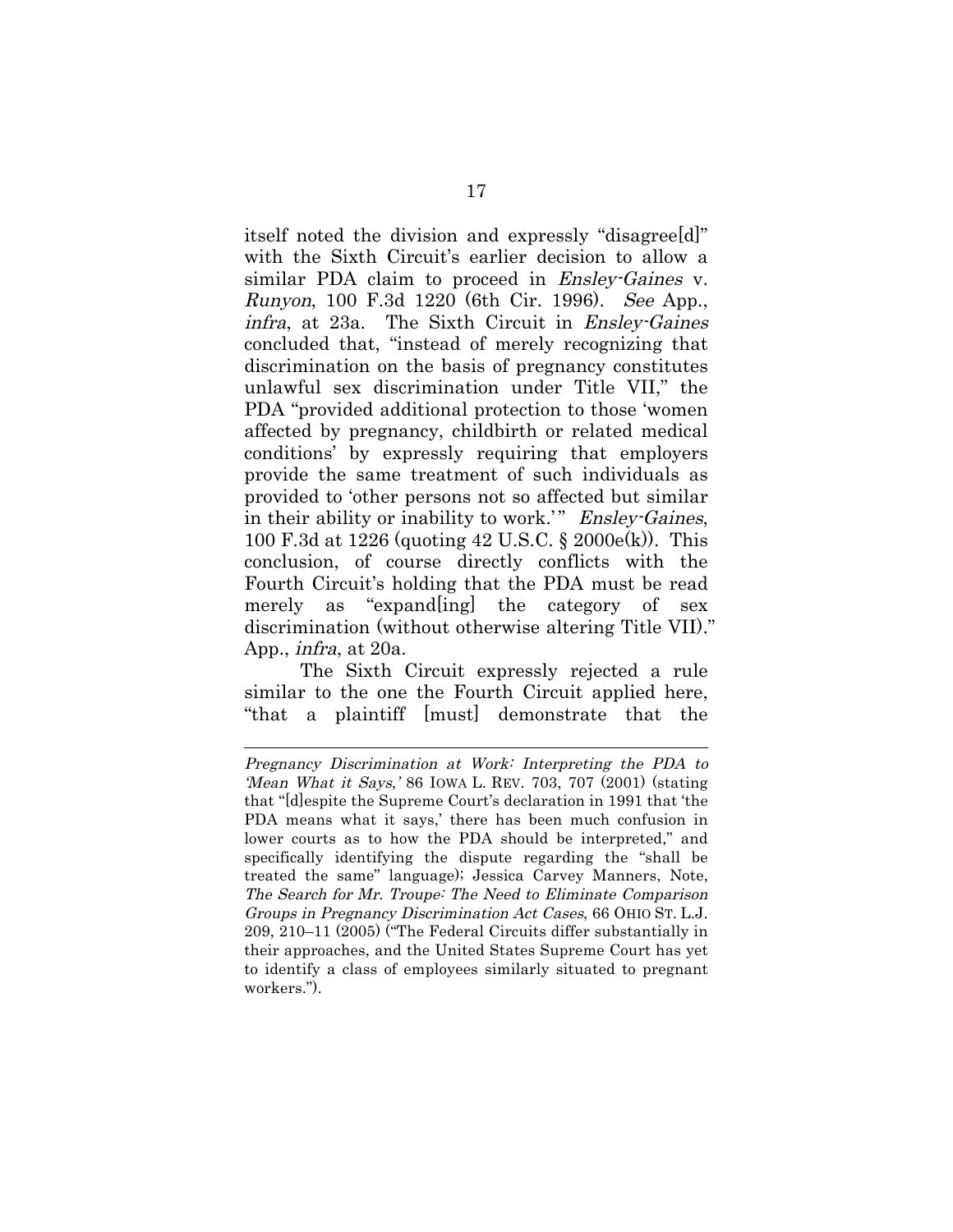employee who received more favorable treatment be similarly situated in all respects." Ensley-Gaines, 100 F.3d at 1226 (emphasis added) (internal quotation marks omitted). Instead, following the plain statutory text, the Sixth Circuit held that a PDA plaintiff "need only demonstrate that another employee who was similar in her or his ability or inability to work received the employment benefits denied to [the plaintiff]." Id. Again in direct conflict with the Fourth Circuit, the Sixth Circuit held that the accommodations the employer gave to workers injured on the job must be considered in the PDA analysis. See id. Despite obvious differences between pregnant workers and workers injured on the job, the Sixth Circuit concluded that those differences did not pertain "to an employee's ability or inability to work, as provided in the PDA." Id.7

The Fourth Circuit's decision is also inconsistent with the Tenth Circuit's decision in E.E.O.C. v. Horizon/CMS Healthcare Corp., 220 F.3d 1184 (10th Cir. 2000). In Horizon/CMS, the EEOC sued on behalf of pregnant nursing assistants who sought accommodations to their employer's lifting requirements. The employer denied their requests on the ground that it provided accommodations only to employees whose limitations resulted from an on-

<sup>&</sup>lt;sup>7</sup> The Sixth Circuit subsequently said that *Ensley-Gaines* "primarily dealt with whether a prima facie case had been established." Reeves v. Swift Transp. Co., 446 F.3d 637, 641 & n.1 (6th Cir. 2006). But even if Reeves is read as confining Ensley-Gaines to the prima facie context, Ensley-Gaines still conflicts with the decision here, as the Fourth Circuit held that Young did not even make out a prima facie case. See App., *infra*, at 25a–29a. In this respect, it is notable that the Fourth Circuit felt compelled to expressly disagree with, and not merely distinguish, Ensley-Gaines.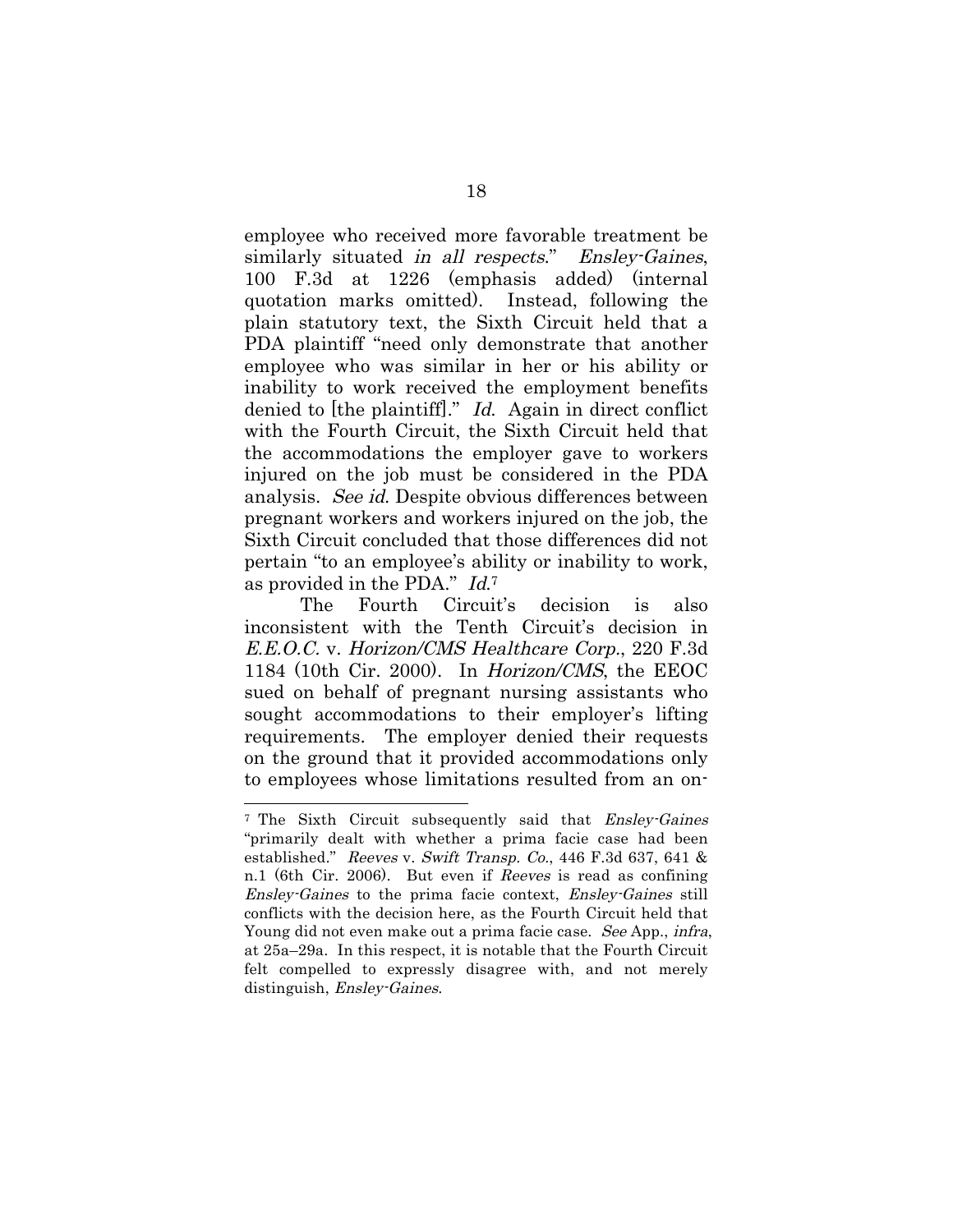the-job injury. See id. at 1189–90. Because the EEOC identified two instances in which the employer had accommodated nonpregnant employees whose limitations did not result from on-the-job injuries, the court did not ultimately decide whether an employer that uniformly limited accommodations to such injuries could be liable under the PDA. See id. at 1195–96. But it did make two key rulings that are directly inconsistent with the Fourth Circuit's decision here.

First, unlike the Fourth Circuit, the Tenth Circuit did not ask why the employer had accommodated the two nonpregnant employees who had no on-the-job injury. The Tenth Circuit treated it as sufficient that the employer had accommodated those employees, whatever the reason. See id. at 1197 & n.8. Had the Fourth Circuit applied the same analysis, it could not have disregarded the accommodations UPS provides to workers with ADAqualifying disabilities or DOT-disqualifying conditions. Second, where the Fourth Circuit concluded that UPS's on-the-job injury policy was a "neutral, pregnancy-blind policy" that prevented Young from establishing even a prima facie case of discrimination, see App., infra, at 27a, the Tenth Circuit explicitly said that "[e]vidence that pregnant women were treated differently from other temporarily-disabled employees" is sufficient at the prima facie stage. Horizon/CMS, 220 F.3d at 1195 n.7. The Tenth Circuit explained that if a plaintiff were, at that point in the analysis, "compared only to non-pregnant employees injured off the job," her case would be improperly "'short circuited' at the prima facie stage." Id. That conclusion directly contradicts the Fourth Circuit's holding here.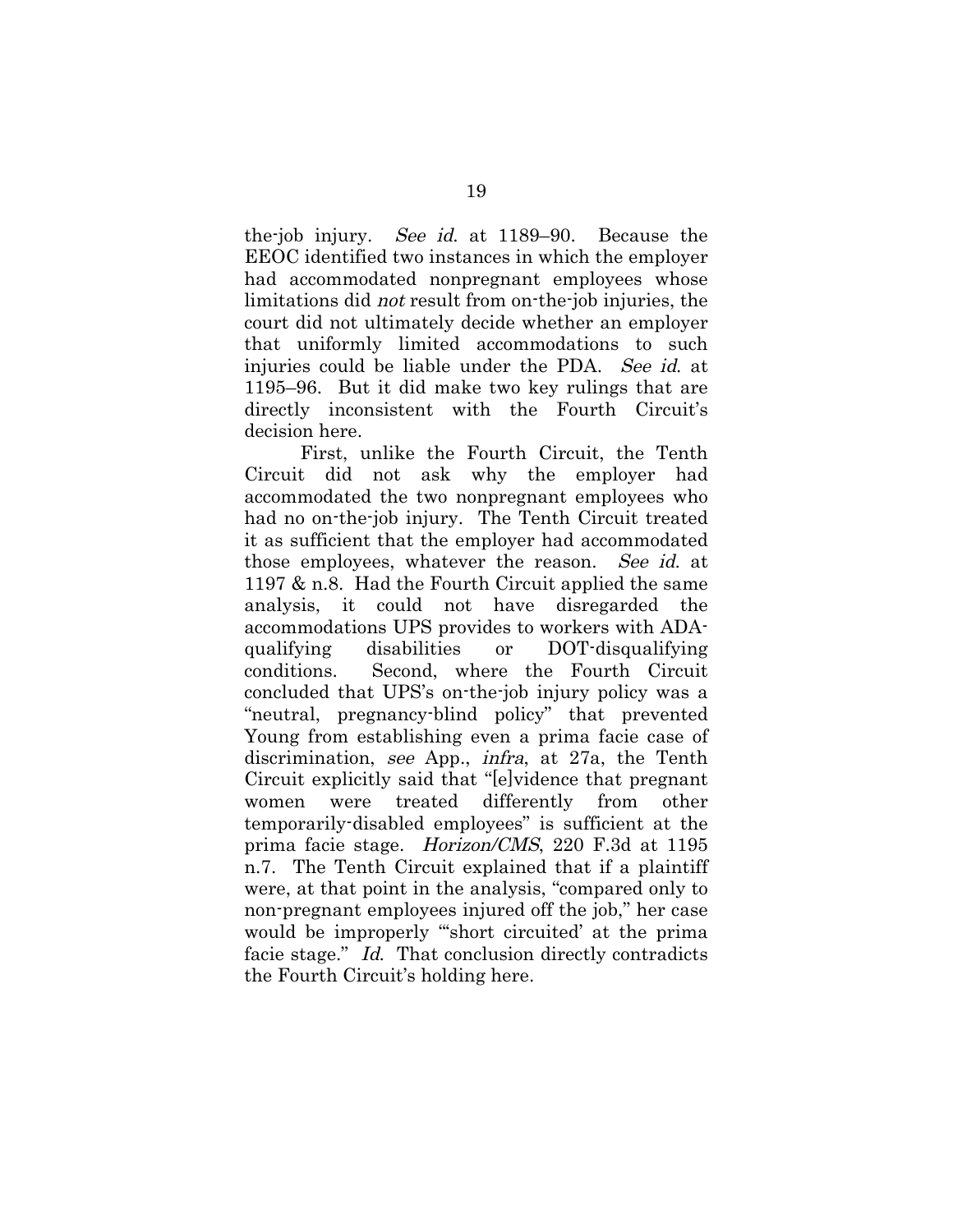To be sure, the Fourth Circuit's decision accords in significant respects with rulings of the Fifth, Seventh, and Eleventh Circuits—though none of those cases went so far as to hold, as the lower court did here, that an employer that accommodates employees who lose DOT certification need not accommodate similarly impaired pregnant workers. See Serednyj v. Beverly Healthcare, LLC, 656 F.3d 540, 548–49 (7th Cir. 2011) (holding that there was no PDA violation where employer accommodated employees injured on the job and those with ADAqualifying disabilities but not pregnant workers); Spivey v. Beverly Enters., Inc., 196 F.3d 1309, 1313 (11th Cir. 1999) ("[A]n employer does not violate the PDA when it offers modified duty solely to employees who are injured on the job and not to employees who suffer from a non-occupational injury."); Urbano v. Cont'l Airlines, Inc., 138 F.3d 204, 208 (5th Cir. 1998) ("As long as pregnant employees are treated the same as other employees injured off duty, the PDA does not entitle pregnant employees with non-workrelated infirmities to be treated the same under Continental's light-duty policy as employees with occupational injuries."), cert. denied, 525 U.S. 1000 (1998).

Like the Fourth Circuit's decision here, two of these cases expressly disagreed with the Sixth Circuit's decision in Ensley-Gaines. See Spivey, 196 F.3d at 1313 n.2; Urbano, 138 F.3d at 207–08. And like the Fourth Circuit's decision, each of these cases blessed the denial of accommodations based on "pregnancy-blind" rules and thus disregarded both the statutory text and Congress's acknowledged